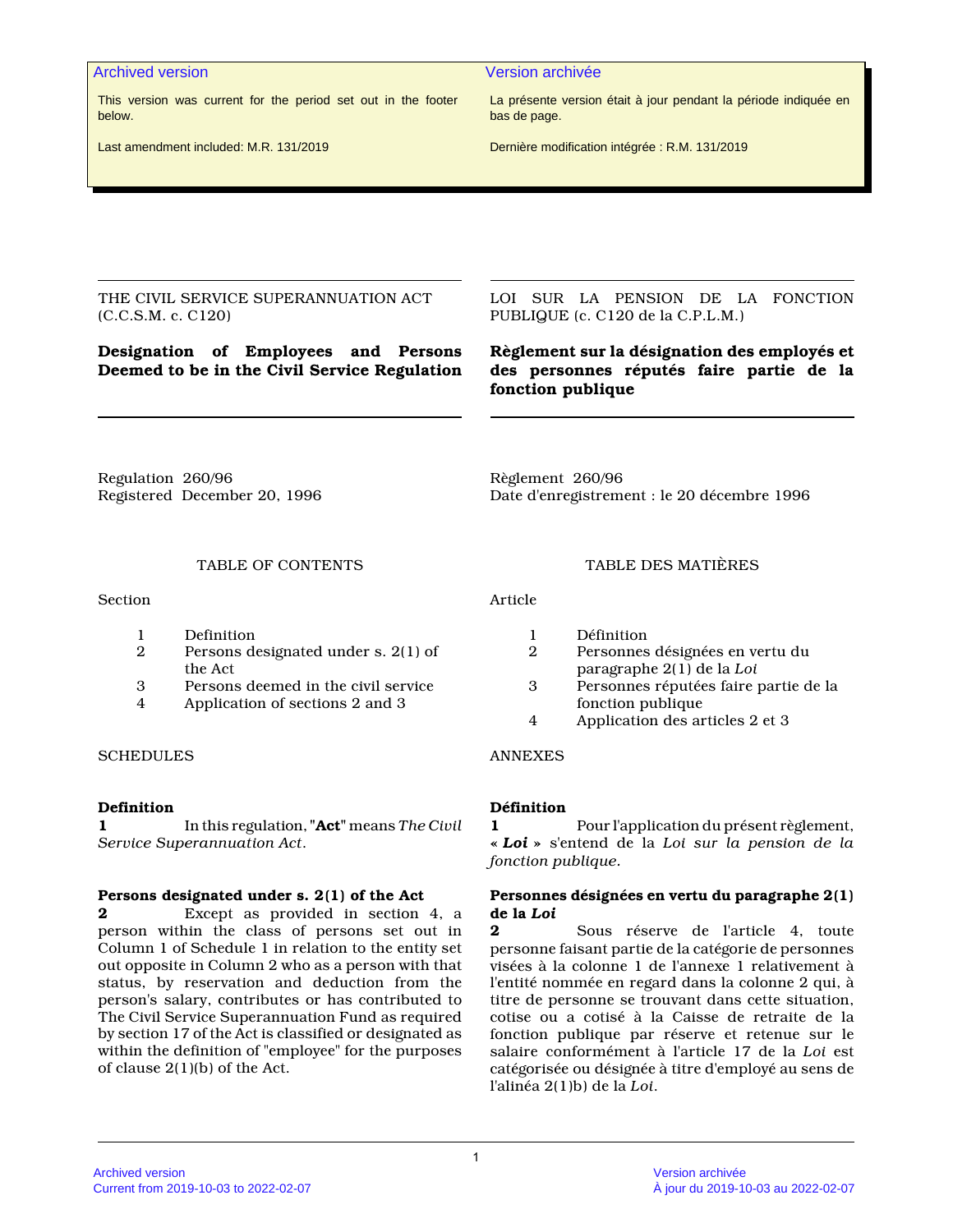## **Persons deemed in the civil service**

**3** Except as provided in section 4, for the purposes of subsection 6(3) of the Act, the Lieutenant Governor in Council directs that the persons set out in Column 1 of Schedule 2 in relation to the entity set out opposite in Column 2 are deemed to be in the civil service for all purposes of the Act.

M.R. 155/98

## **Application of sections 2 and 3**

**4** Sections 2 and 3 do not apply to

(a) a term employee or a person employed in seasonal, part-time or temporary employment, unless

(i) the person gives notice to The Civil Service Superannuation Board and to the entity set out in Column 2 of Schedule 1 or Schedule 2, as the case may be, under subsection 2(4) of the Act that he or she desires to be an employee within the meaning of the Act, or

(ii) the provisions of subsection 2(5) or 2(6) of the Act applies to the person; or

(b) a person described in clause (g), (h), (k) or (l ) of the definition of "employee" in the Act.

### **Personnes réputées faire partie de la fonction publique**

**3** Sous réserve de l'article 4, pour l'application du paragraphe 6(3) de la *Loi*, le lieutenant-gouverneur en conseil déclare que les personnes visées à la colonne 1 de l'annexe 2 relativement à l'entité nommée en regard dans la colonne 2 sont réputés faire partie de la fonction publique pour l'application de la *Loi* .

R.M. 155/98

### **Application des articles 2 et 3**

**4** Les articles 2 et 3 ne s'appliquent pas :

a) aux employés nommés pour une période déterminée ni aux personnes employées à temps partiel ou sur une base saisonnière ou temporaire, à moins que :

(i) la personne n'avise la Régie de retraite de la fonction publique et l'entité nommée à la colonne 2 de l'annexe 1 ou de l'annexe 2, selon le cas, conformément au paragraphe 2(4) de la *Loi*, qu'elle désire devenir un employé au sens de la *Loi* ,

(ii) les dispositions du paragraphe 2(5) ou 2(6) de la *Loi* ne s'appliquent à cette personne;

b) aux personnes visées à l'alinéa g), h), k) ou l) de la définition du terme « employé » figurant dans la *Loi* .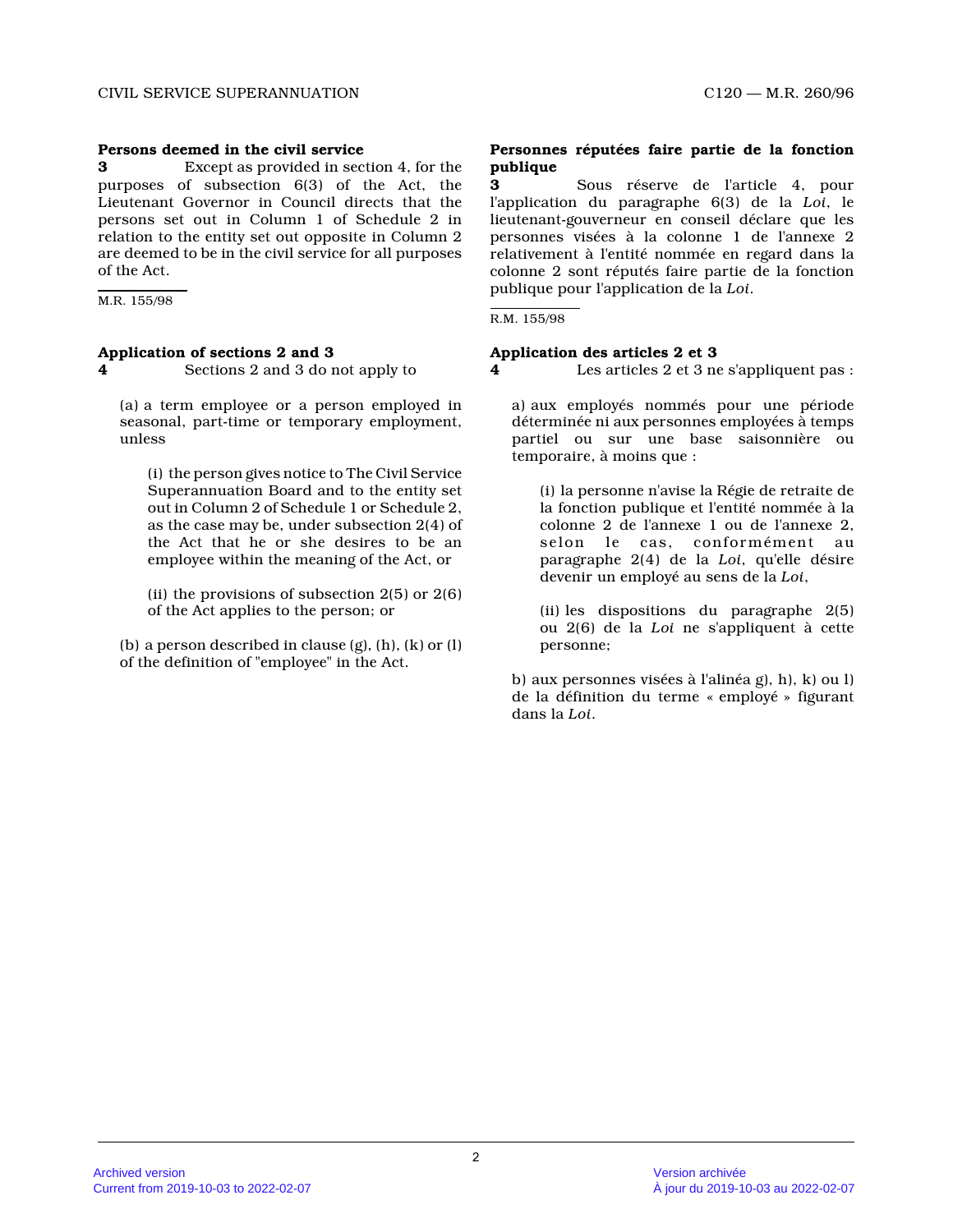## SCHEDULE 1 (Section 2)

| Column 1<br><b>Status</b>                                                                                                                                                                                                                                                                                                                                | Column <sub>2</sub><br>Entity                                                                                                                       |
|----------------------------------------------------------------------------------------------------------------------------------------------------------------------------------------------------------------------------------------------------------------------------------------------------------------------------------------------------------|-----------------------------------------------------------------------------------------------------------------------------------------------------|
| <b>Officers</b><br>and employees<br>on, from<br>and<br>after July 26, 1975                                                                                                                                                                                                                                                                               | The Addictions Foundation of Manitoba (formerly<br>The Alcoholism Foundation of Manitoba)                                                           |
| Officers and employees on, from and after<br>July 27, 1971                                                                                                                                                                                                                                                                                               | Communities Economic Development Fund                                                                                                               |
| Employees on, from and after April 28, 1997                                                                                                                                                                                                                                                                                                              | <b>Council on Post-Secondary Education</b>                                                                                                          |
| Officers and employees on, from and after<br>October 15, 1979                                                                                                                                                                                                                                                                                            | The Horse Racing Commission                                                                                                                         |
| Employees on, from and after June 1, 2012 who<br>(a) were transferred from the government payroll<br>to the payroll of Interlake Regional Health<br>Authority Inc. or North Eastman<br>Health<br>effective<br>after<br>Association Inc.<br>on<br>or<br>January 2, 1999; and<br>(b) immediately before January 2, 1999 were<br>participating in the Fund. | Interlake-Eastern Regional Health Authority<br>(amalgamating Interlake Regional Health Authority<br>Inc. and North Eastman Health Association Inc.) |
| Officers and<br>employees<br>from<br>on,<br>and<br>after January 1, 1983                                                                                                                                                                                                                                                                                 | The Legal Aid Society of Manitoba                                                                                                                   |
| Officers and employees on, from and after<br>March 1, 1959 and before September 1, 2005                                                                                                                                                                                                                                                                  | The Manitoba Agricultural Credit Corporation                                                                                                        |
| Members, officers and employees on, from and after<br>September 1, 1982                                                                                                                                                                                                                                                                                  | Manitoba Beef Commission                                                                                                                            |
| Officers and employees on, from and after<br>June 12, 1971                                                                                                                                                                                                                                                                                               | The Manitoba Centennial Centre Corporation                                                                                                          |
| Officers and employees on, from and after<br>June 15, 1979 and before August 18, 1990                                                                                                                                                                                                                                                                    | Manitoba Data Services                                                                                                                              |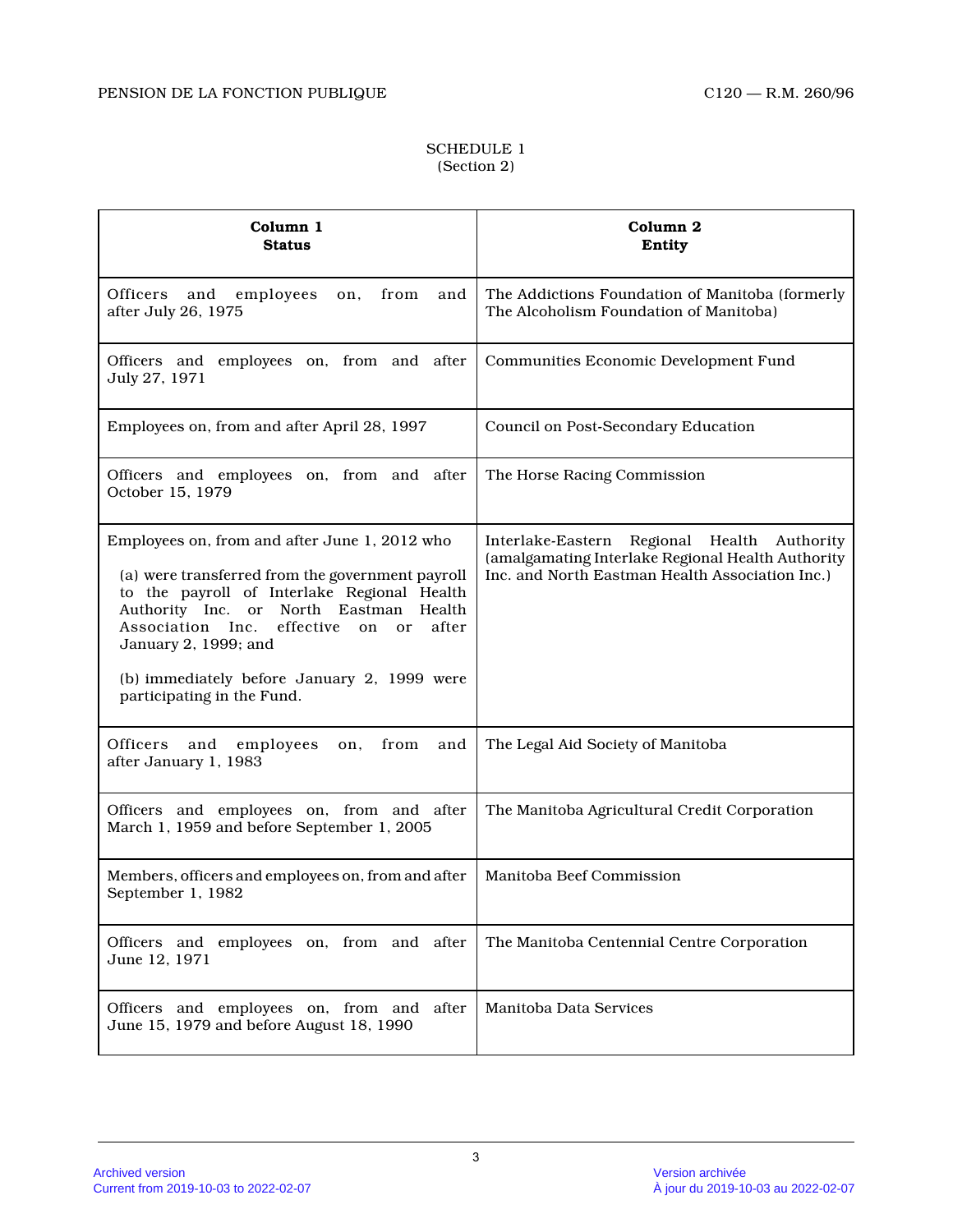| Column 1<br><b>Status</b>                                                                                                                                                                                                                                                                                                                                                                                                                                                                                                                                                                                                       | Column 2<br>Entity                                                                                                                          |
|---------------------------------------------------------------------------------------------------------------------------------------------------------------------------------------------------------------------------------------------------------------------------------------------------------------------------------------------------------------------------------------------------------------------------------------------------------------------------------------------------------------------------------------------------------------------------------------------------------------------------------|---------------------------------------------------------------------------------------------------------------------------------------------|
| Officers and employees on, from and after<br>December 15, 1958                                                                                                                                                                                                                                                                                                                                                                                                                                                                                                                                                                  | Manitoba Development Corporation (formerly the<br>Manitoba Development Fund)                                                                |
| Officers and employees on, from and after<br>June 20, 1984 and before August 20, 1991                                                                                                                                                                                                                                                                                                                                                                                                                                                                                                                                           | The Manitoba Energy Authority and the Limestone<br>Training and Employment Agency                                                           |
| Officers and employees on, from and after<br>May 1, 1939, other than<br>(a) for the period ending June 20, 2001, the<br>members of the Communications Energy &<br>Paperworkers Union Local 681, C.L.C.;<br>(b) for the period from June 20, 2001 to the date<br>they return to active service, any members<br>referred to in clause (a) who were on maternity<br>leave or long term disability on June 20, 2001;<br>and<br>(c) former employees of The City of Winnipeg in<br>respect of whom Manitoba Hydro became a<br>participating employer under The City of<br>Winnipeg pension plan when it purchased<br>Winnipeg Hydro. | Manitoba Hydro (formerly The Manitoba Power<br>Commission)                                                                                  |
| Officers and employees on, from and after<br>September 21, 1970                                                                                                                                                                                                                                                                                                                                                                                                                                                                                                                                                                 | The Manitoba Public Insurance Corporation                                                                                                   |
| Officers and employees on, from and after<br>July 1, 1983                                                                                                                                                                                                                                                                                                                                                                                                                                                                                                                                                                       | Milk Prices Review Commission                                                                                                               |
| Employees on, from and after June 1, 2012 who<br>(a) were transferred from the government payroll<br>to the payroll of Burntwood Regional Health<br>Authority Inc. or NOR-MAN Regional Health<br>Authority Inc.<br>effective<br>on<br><sub>or</sub><br>after<br>January 2, 1999; and<br>(b) immediately before January 2, 1999, were<br>participating in the Fund.                                                                                                                                                                                                                                                              | Northern Regional Health Authority (amalgamating<br>Burntwood Regional Health Authority Inc. and<br>NOR-MAN Regional Health Authority Inc.) |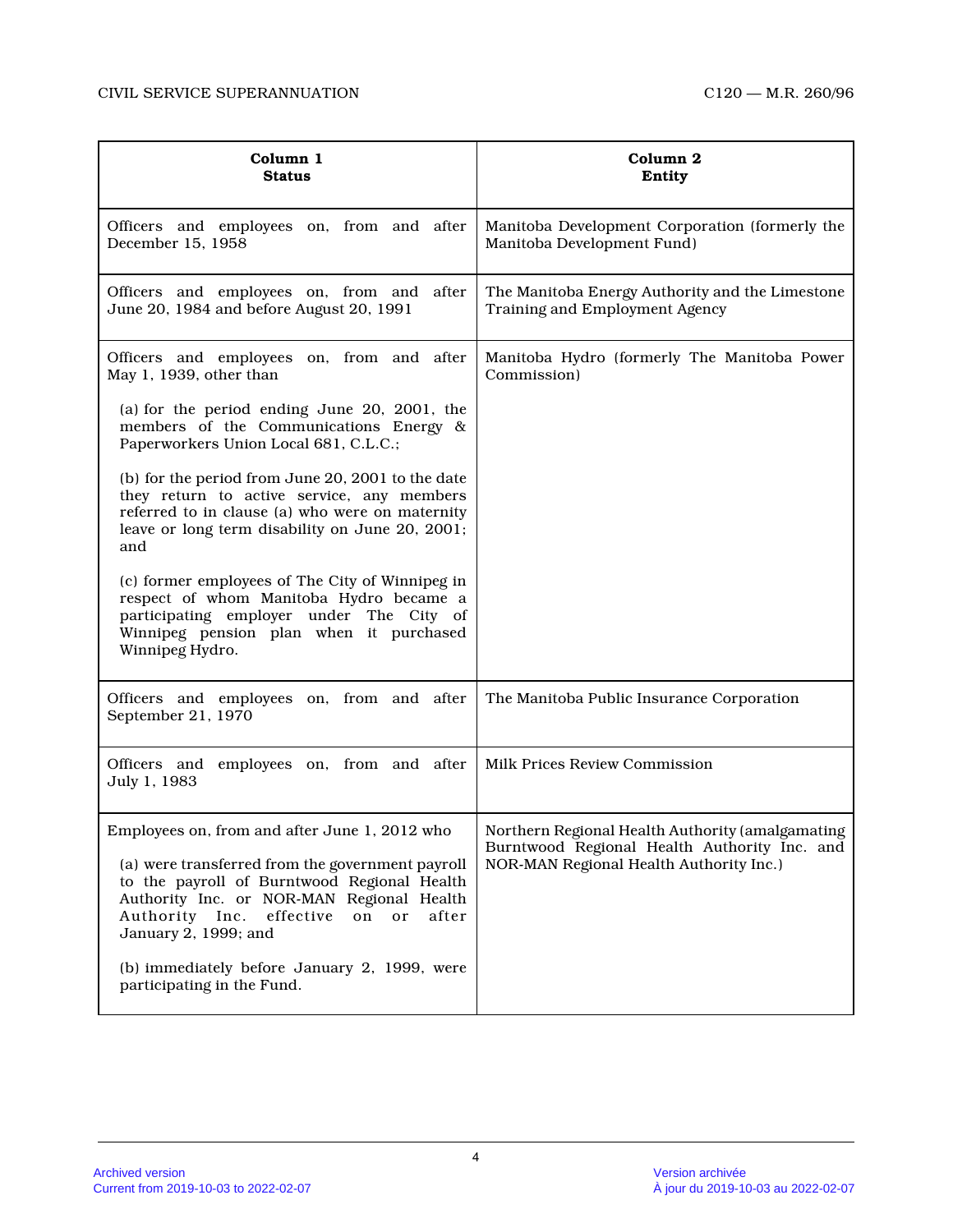| Column 1<br><b>Status</b>                                                                                                                                                                                                                                                                                                                                                                                                                                                                                                                                                                                                                                                                                   | Column 2<br>Entity                                                                                                                                                                                                                                                                                                                             |
|-------------------------------------------------------------------------------------------------------------------------------------------------------------------------------------------------------------------------------------------------------------------------------------------------------------------------------------------------------------------------------------------------------------------------------------------------------------------------------------------------------------------------------------------------------------------------------------------------------------------------------------------------------------------------------------------------------------|------------------------------------------------------------------------------------------------------------------------------------------------------------------------------------------------------------------------------------------------------------------------------------------------------------------------------------------------|
| Employees on, from and after June 1, 2012 who<br>(a) were transferred from the government payroll<br>to the payroll of Brandon Regional Health<br>Authority Inc. effective<br>after<br>on<br>or<br>March 27, 1999; and<br>(b) immediately before March 27, 1999 were<br>participating in the Fund.<br>Employees on, from and after June 1, 2012 who<br>(a) were transferred from the government payroll<br>to the payroll of Marquette Regional Health<br>Authority Inc., Parkland Regional Health<br>Authority Inc. or South Westman Regional Health<br>Authority Inc. effective<br>on<br>or<br>after<br>January 2, 1999; and<br>(b) immediately before January 2, 1999 were<br>participating in the Fund. | Prairie Mountain Health (formerly Western Regional<br>Health Authority which amalgamated Brandon<br>Regional Health Authority Inc., Parkland Regional<br>Health Authority Inc. and Assiniboine Regional<br>Health Authority which amalgamated Marquette<br>Regional Health Authority Inc. and South Westman<br>Regional Health Authority Inc.) |
| Officers and employees on, from and after<br>September 1, 1987 and before July 2, 1989                                                                                                                                                                                                                                                                                                                                                                                                                                                                                                                                                                                                                      | Public Investments Corporation of Manitoba                                                                                                                                                                                                                                                                                                     |
| Employees who<br>(a) were transferred from the payroll of a<br>Manitoba regional health authority to the payroll<br>of Shared Health Inc. (then Diagnostic Services of<br>Manitoba Inc.) effective on or after June 1, 2005<br>and before 2011; and<br>(b) immediately before being transferred, were<br>participating in the Fund.<br>Employees who<br>(a) were transferred from the government payroll<br>or the payroll of a Manitoba regional health<br>authority or The Addictions Foundation of<br>Manitoba to the payroll of Shared Health Inc.<br>effective on or after September 1, 2019; and<br>(b) immediately before being transferred, were<br>participating in the Fund.                      | Shared Health Inc. (formerly Diagnostic Services of<br>Manitoba Inc.)                                                                                                                                                                                                                                                                          |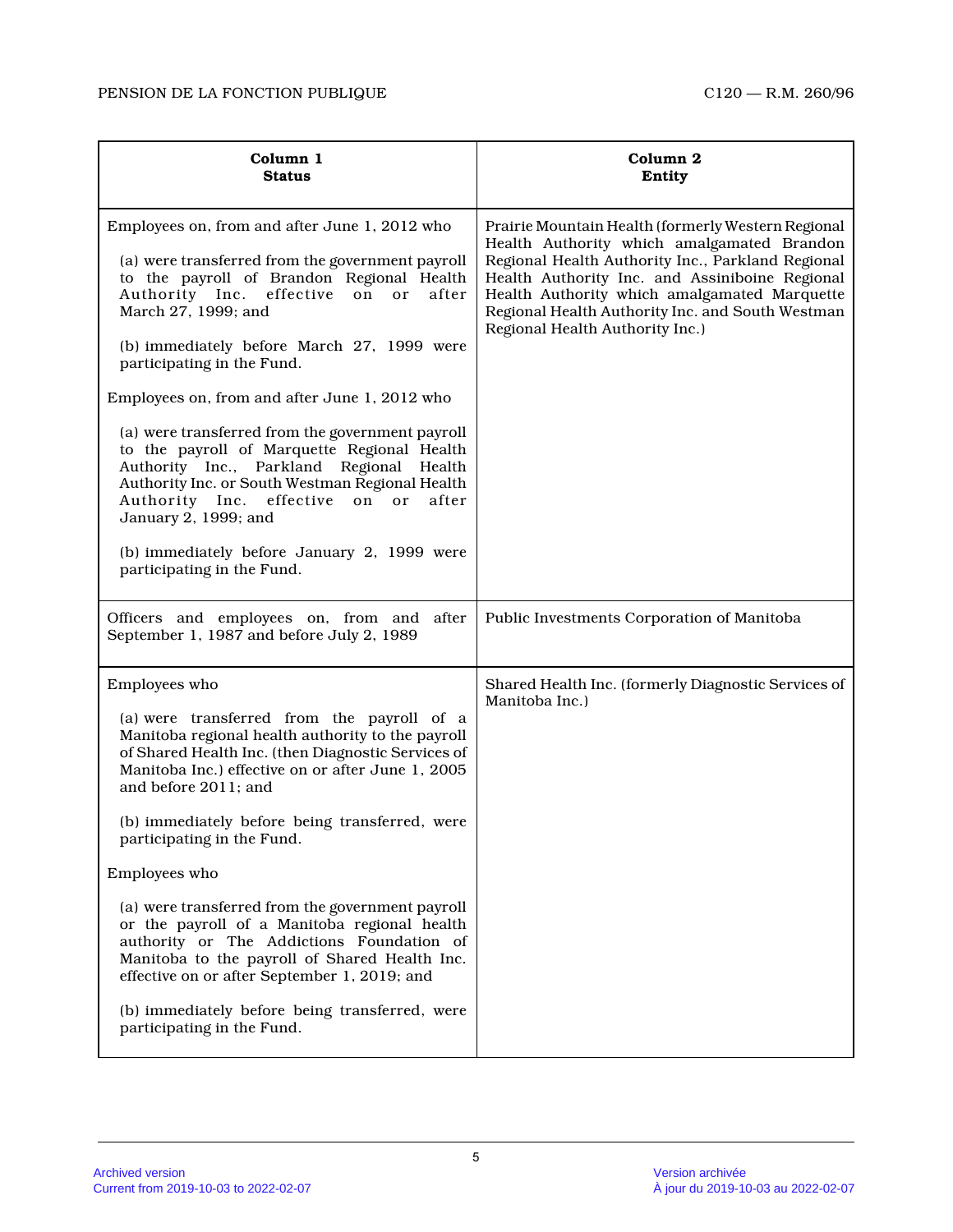| Column 1<br><b>Status</b>                                                                                                                                                                                                                                                                                                                                                                                                                                                                                                                                                                                                                                                               | Column 2<br>Entity                                                                                                                                                                                                                                 |
|-----------------------------------------------------------------------------------------------------------------------------------------------------------------------------------------------------------------------------------------------------------------------------------------------------------------------------------------------------------------------------------------------------------------------------------------------------------------------------------------------------------------------------------------------------------------------------------------------------------------------------------------------------------------------------------------|----------------------------------------------------------------------------------------------------------------------------------------------------------------------------------------------------------------------------------------------------|
| Employees on, from and after June 1, 2012 who<br>(a) were transferred from the government payroll<br>to the payroll of Regional Health Authority -<br>Central Manitoba Inc. effective on or after<br>March 27, 1999; and<br>(b) immediately before March 27, 1999 were<br>participating in the Fund.<br>Employees on, from and after June 1, 2012 who<br>(a) were transferred from the government payroll<br>to the payroll of South Eastman Health/Santé<br>Sud-Est Inc. effective on or after January 2, 1999;<br>and<br>(b) immediately before January 2, 1999 were<br>participating in the Fund.<br>The first Chief Executive Officer of South Eastman<br>Health/Santé Sud-Est Inc. | Southern Health-Santé Sud (formerly Southern<br>Regional Health Authority which amalgamated<br>Regional Health Authority - Central Manitoba Inc.<br>and South Eastman Health/Santé Sud-Est Inc.)                                                   |
| Officers and employees on, from and after<br>January 1, 1949                                                                                                                                                                                                                                                                                                                                                                                                                                                                                                                                                                                                                            | Teachers' Retirement Allowances Fund Board                                                                                                                                                                                                         |
| Officers and employees on, from and after<br>August 21, 1967                                                                                                                                                                                                                                                                                                                                                                                                                                                                                                                                                                                                                            | Universities Grants Commission                                                                                                                                                                                                                     |
| Employees on, from and after June 1, 2012 who<br>(a) were transferred from the government payroll<br>to the payroll of Winnipeg Community and Long<br>Term Care Authority Inc. effective on or after<br>March 27, 1999; and<br>(b) immediately before March 27, 1999 were<br>participating in the Fund.                                                                                                                                                                                                                                                                                                                                                                                 | Winnipeg Regional Health Authority (amalgamating<br>Churchill RHA Inc. and the former Winnipeg<br>Regional Health Authority which amalgamated the<br>Winnipeg Community and Long Term Care<br>Authority Inc. and Winnipeg Hospital Authority Inc.) |

M.R. 155/98; 86/99; 70/2001; 140/2002; 123/2006; 7/2007; 86/2008; 80/2014; 103/2014; 131/2019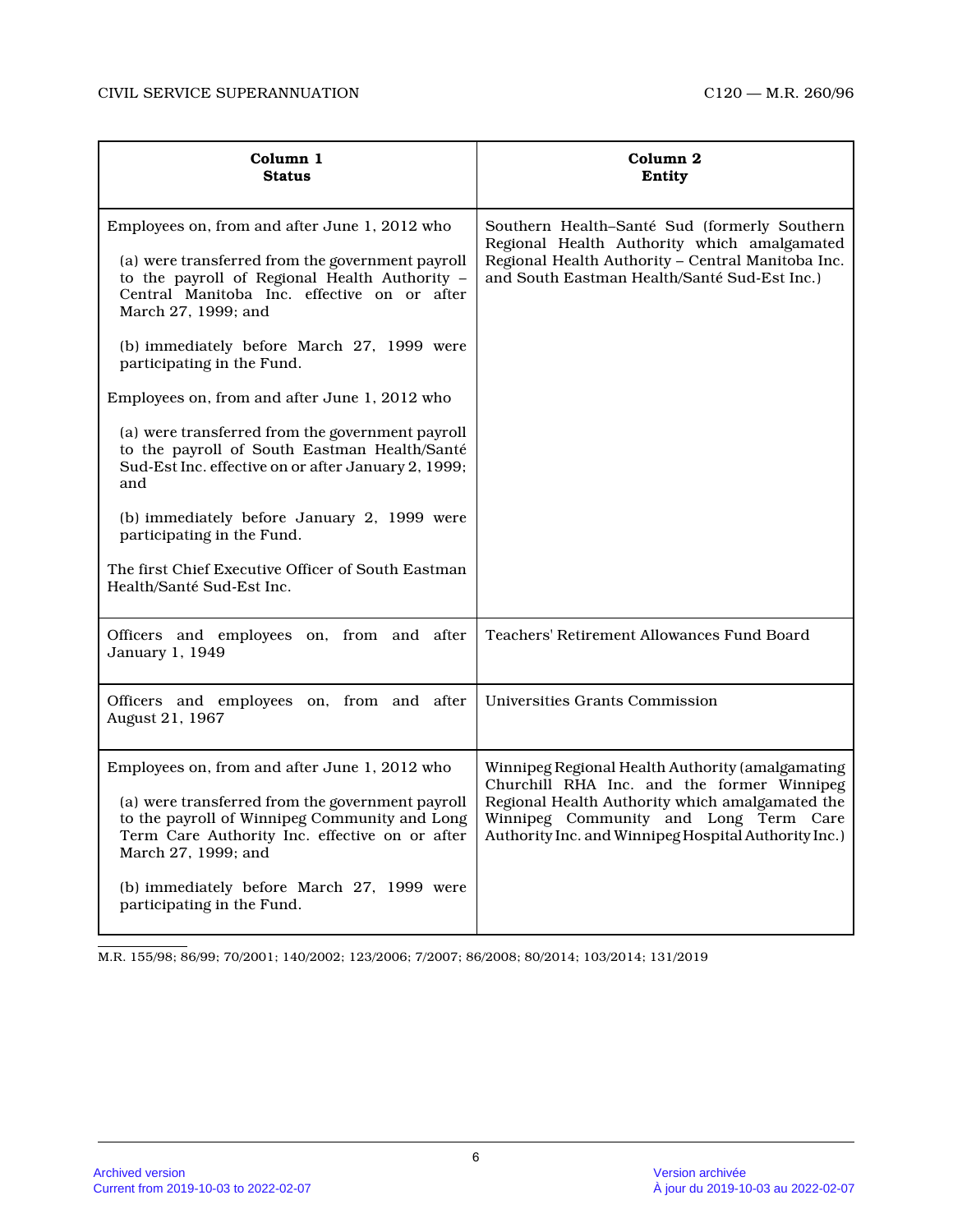## SCHEDULE 2 (Section 3)

| Column 1<br><b>Status</b>                                                                                                                                                                                                                                                                                                        | Column 2<br>Entity                                                                                                                              |
|----------------------------------------------------------------------------------------------------------------------------------------------------------------------------------------------------------------------------------------------------------------------------------------------------------------------------------|-------------------------------------------------------------------------------------------------------------------------------------------------|
| Officers and employees on, from and after<br>February 3, 2007                                                                                                                                                                                                                                                                    | Child and Family All Nations Coordinated Response<br>Network Inc.                                                                               |
| Officers and employees on, from and after<br>May 1, 1939                                                                                                                                                                                                                                                                         | The Civil Service Superannuation Board                                                                                                          |
| Employees on, from and after May 1, 1989                                                                                                                                                                                                                                                                                         | Crown Corporations Council                                                                                                                      |
| Full-time members, officers and employees on,<br>from and after April 1, 1958                                                                                                                                                                                                                                                    | Dairy Farmers of Manitoba (formerly Manitoba Milk<br>Producers and also Manitoba Milk Producers'<br>Marketing Board and The Milk Control Board) |
| Employees on, from and after May 9, 1979                                                                                                                                                                                                                                                                                         | Economic Innovation and Technology Council<br>(formerly The Manitoba Research Council)                                                          |
| Employees on, from and after August 1, 2018                                                                                                                                                                                                                                                                                      | Efficiency Manitoba Inc.                                                                                                                        |
| Employees on, from and after February 1, 1999                                                                                                                                                                                                                                                                                    | hams Marketing Co-op Inc. (formerly Manitoba<br>Pork Marketing Co-op Inc.)                                                                      |
| Officers and employees on, from and after<br>August 1, 2010                                                                                                                                                                                                                                                                      | Horizon Lab Ltd. (formerly MFC Testing and<br>Research Inc.)                                                                                    |
| Employees on, from and after April 1, 1996                                                                                                                                                                                                                                                                                       | <b>Industrial Technology Centre</b>                                                                                                             |
| Employees who<br>(a) on October 20, 1997 became employees of the<br>Gaming Control Commission; and<br>(b) immediately before becoming employees of the<br>Gaming Control Commission were employees of<br>The Manitoba Lotteries Corporation and were<br>participating in the Fund.<br>Employees on, from and after April 1, 2005 | Liquor and Gaming Authority of Manitoba (formerly<br>Gaming Control Commission)                                                                 |
| Employees on, from and after September 1, 2005                                                                                                                                                                                                                                                                                   | Manitoba Agricultural Services Corporation                                                                                                      |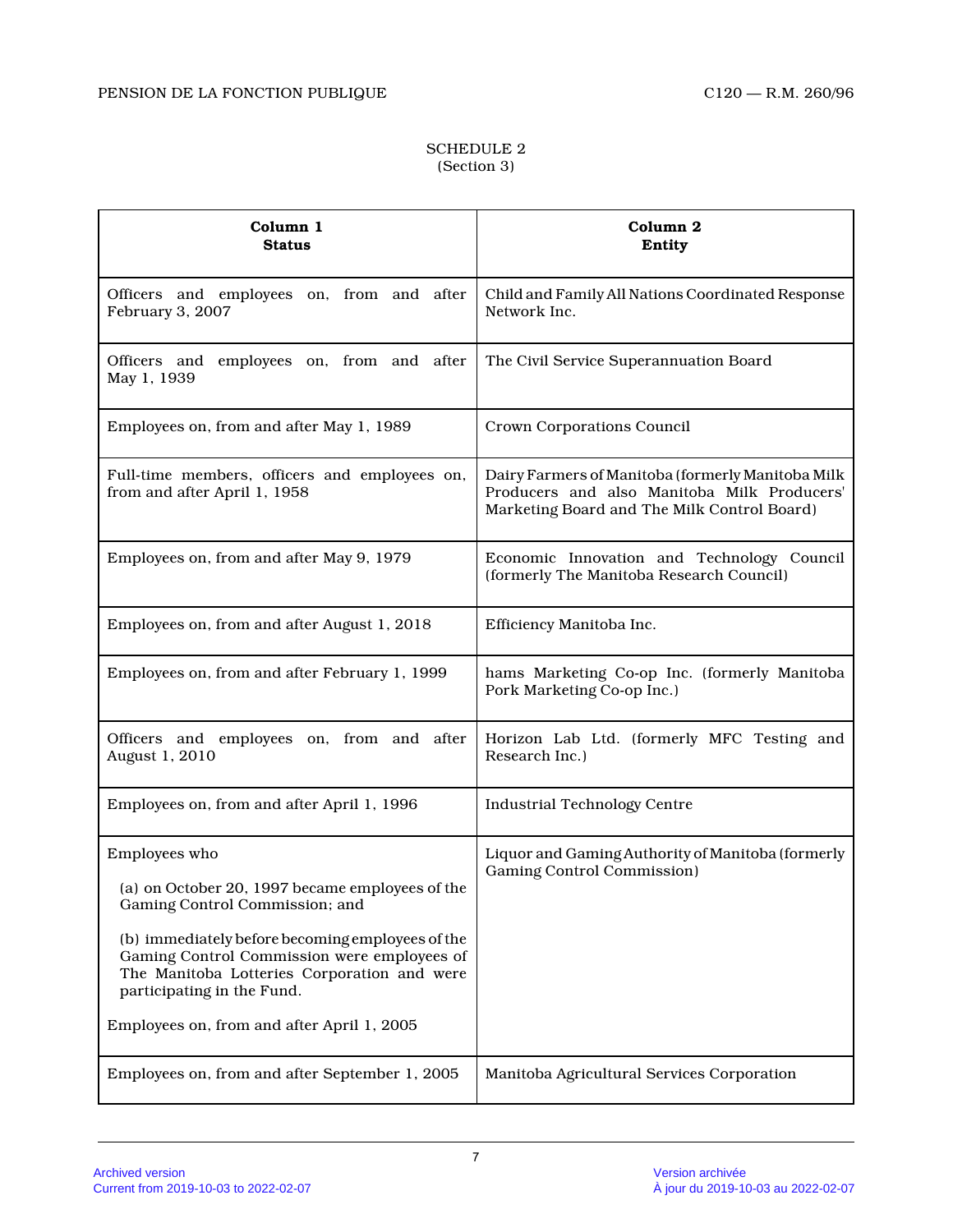| Column 1<br><b>Status</b>                                                                       | Column <sub>2</sub><br>Entity                                                                                                                                |
|-------------------------------------------------------------------------------------------------|--------------------------------------------------------------------------------------------------------------------------------------------------------------|
| Employees on, from and after April 1, 1989                                                      | Manitoba Arts Council                                                                                                                                        |
| Officers and employees on, from and after<br>January 1, 2007                                    | Manitoba Cattle Enhancement Council                                                                                                                          |
| Members, officers and employees on and after<br>April 1, 1975                                   | Manitoba Chicken Producers<br>(formerly)<br>The<br>Manitoba Chicken Producer Board)                                                                          |
| Members, officers and employees on, from and after<br>June 1, 1960 and before September 1, 2005 | Manitoba Crop Insurance Corporation (formerly<br>The Manitoba Crop Insurance Agency)                                                                         |
| Employees on, from and after April 1, 2006                                                      | The Manitoba Development Corporation                                                                                                                         |
| Employees on, from and after October 11, 1986                                                   | Employment Development<br>Centres<br>Manitoba<br>(formerly Manitoba Human Resources Opportunity<br>Centres)                                                  |
| Employees on, from and after April 1, 2004                                                      | Manitoba Film and Sound Recording Development<br>Corporation                                                                                                 |
| All employees                                                                                   | Manitoba Floodway Expansion Authority Inc.                                                                                                                   |
| Employees on, from and after April 1, 1954                                                      | Manitoba Government and General Employees'<br>Union (formerly Manitoba Government Employees'<br>Union and the Manitoba Government Employees'<br>Association) |
| Employees on, from and after February 25, 1988                                                  | Hazardous<br>Manitoba<br>Waste<br>Management<br>Corporation                                                                                                  |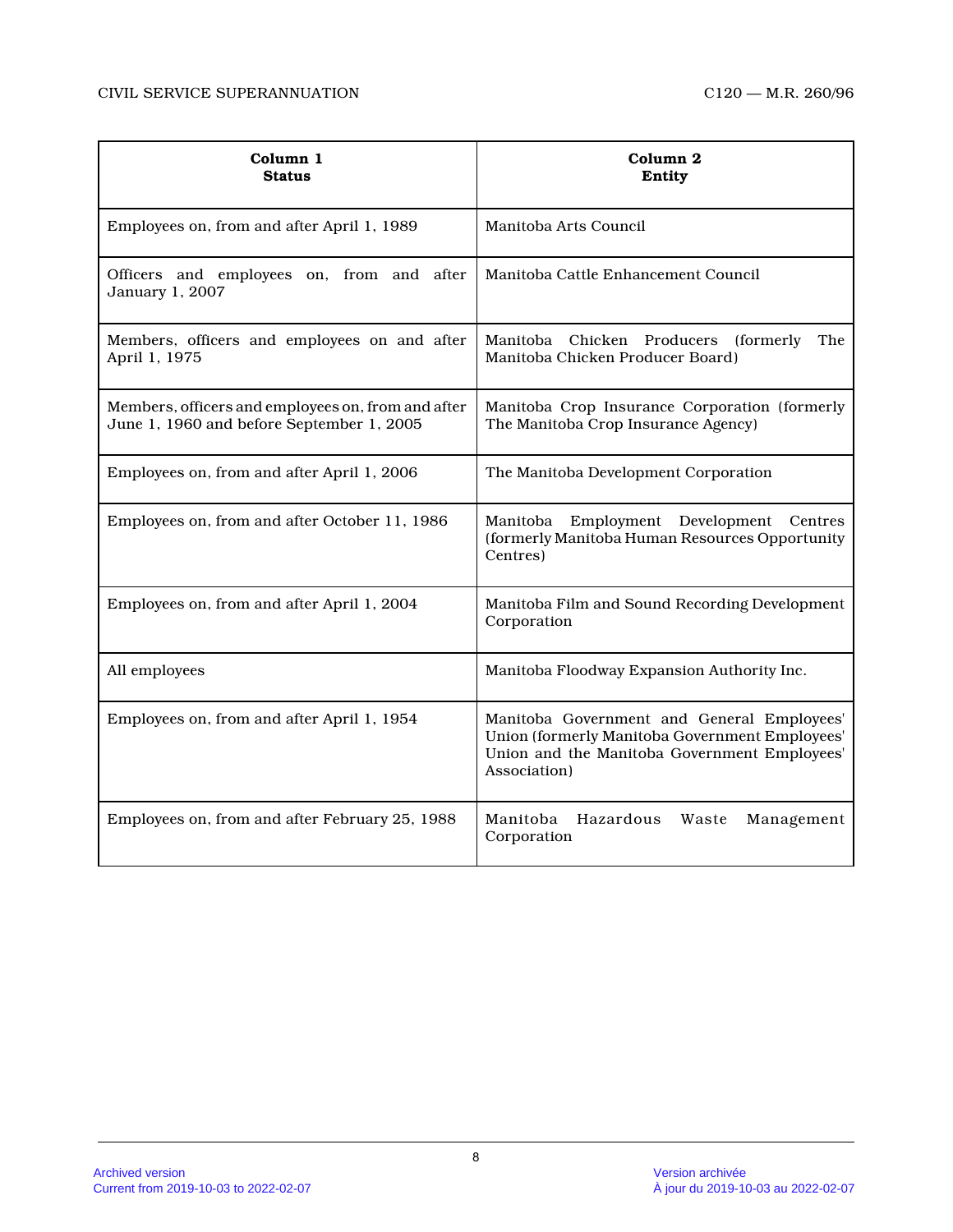| Column 1<br><b>Status</b>                                                                                                                                                                                                                                                                                                                                                                                                                                                                      | Column 2<br>Entity                                                                                                                                                                                                                                                                                                                              |
|------------------------------------------------------------------------------------------------------------------------------------------------------------------------------------------------------------------------------------------------------------------------------------------------------------------------------------------------------------------------------------------------------------------------------------------------------------------------------------------------|-------------------------------------------------------------------------------------------------------------------------------------------------------------------------------------------------------------------------------------------------------------------------------------------------------------------------------------------------|
| Employees of the Manitoba Housing Authority on,<br>from and after April 1, 1992<br>Employees of The Brandon Housing Authority, The<br>Minnedosa Housing Authority and The City of<br>Winnipeg Housing Authority on, from and after<br>January 1, 1975<br>Employees of The Churchill Housing Authority, The<br>Leaf Rapids Housing Authority, The Portage La<br>Prairie Housing Authority, The Selkirk Housing<br>Authority and The Pas Housing Authority on, from<br>and after January 1, 1976 | Manitoba Housing Authority (consolidating The<br>Brandon Housing Authority, The Churchill Housing<br>Authority, The Leaf Rapids Housing Authority, The<br>Minnedosa Housing Authority, The Portage La<br>Prairie Housing Authority, The Selkirk Housing<br>Authority, The Pas Housing Authority, and The City<br>of Winnipeg Housing Authority) |
| Employees on, from and after January 1, 2006                                                                                                                                                                                                                                                                                                                                                                                                                                                   | Manitoba Hydro Utility Services                                                                                                                                                                                                                                                                                                                 |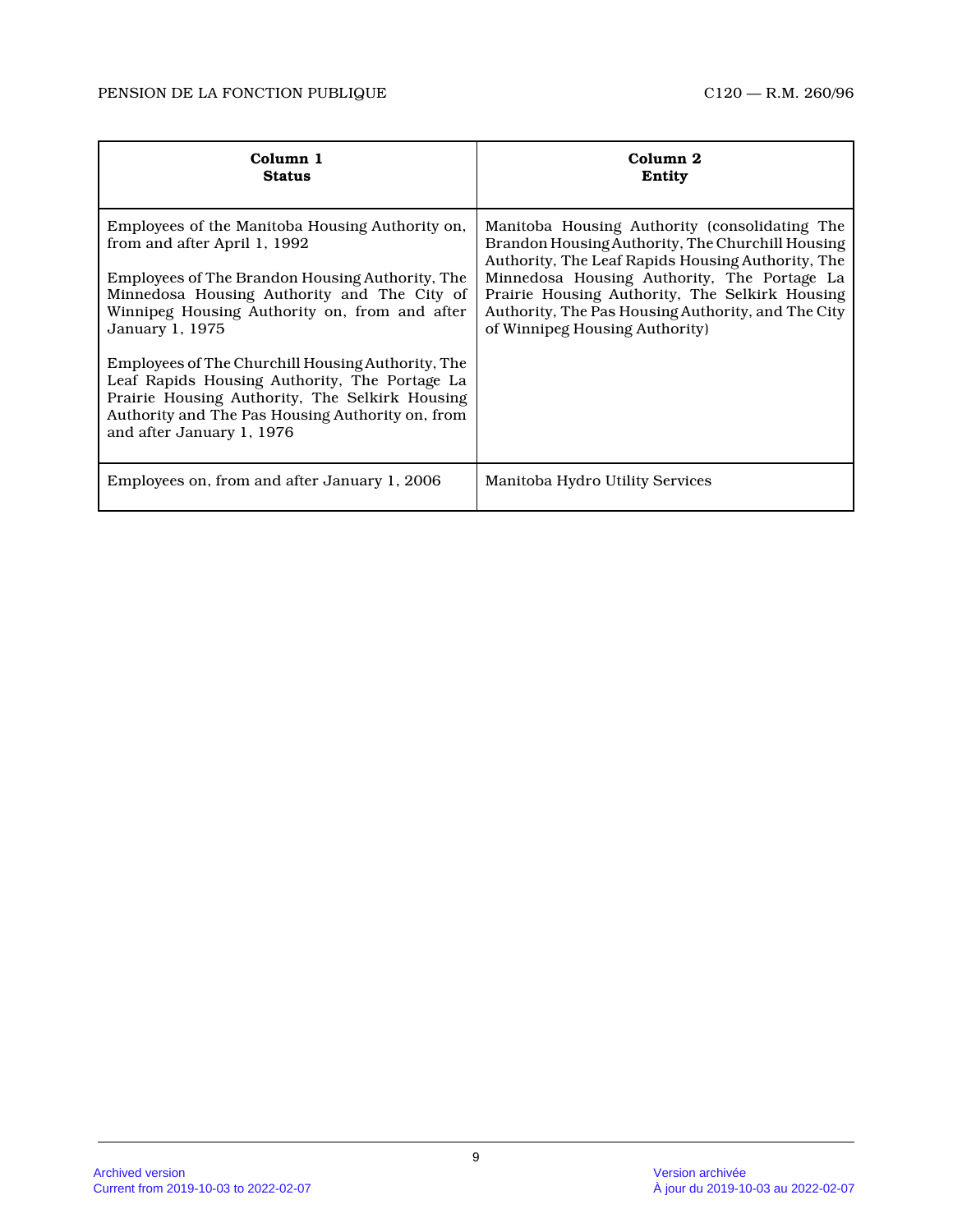| Column 1<br><b>Status</b>                                                                                                                                                                                                 | Column <sub>2</sub><br>Entity                                                                                                                                                             |
|---------------------------------------------------------------------------------------------------------------------------------------------------------------------------------------------------------------------------|-------------------------------------------------------------------------------------------------------------------------------------------------------------------------------------------|
| Officers and employees participating in the Fund<br>on, from and after January 1, 1983 and before<br>August 1, 1992                                                                                                       | Manitoba Liquor and Lotteries Corporation<br>(amalgamating The Liquor Control Commission<br>and The Manitoba Lotteries Corporation, formerly<br>The Manitoba Lotteries Foundation and The |
| Officers and employees who                                                                                                                                                                                                | Manitoba Lotteries<br>and<br>Gaming<br>Control<br>Commission)                                                                                                                             |
| (a) on August 1, 1992 become employees of The<br>Manitoba Lotteries Corporation; and                                                                                                                                      |                                                                                                                                                                                           |
| (b) immediately before becoming employees of<br>Manitoba Lotteries Corporation<br>The<br>were<br>employed in the civil service of the government or<br>an agency of the government and were<br>participating in the Fund. |                                                                                                                                                                                           |
| Employees on, from and after October 1, 2004, who<br>were not excluded by a collective agreement from<br>participating in the Fund and who                                                                                |                                                                                                                                                                                           |
| (a) were hired on or after June 1, 2004; or                                                                                                                                                                               |                                                                                                                                                                                           |
| (b) elected before September 1, 2004, to<br>participate in the Fund.                                                                                                                                                      |                                                                                                                                                                                           |
| Employees on, from and after January 1, 2009,<br>who                                                                                                                                                                      |                                                                                                                                                                                           |
| (a) were hired on or after June 1, 2008; or                                                                                                                                                                               |                                                                                                                                                                                           |
| (b) elected before July 5, 2008, to participate in<br>the Fund.                                                                                                                                                           |                                                                                                                                                                                           |
| Officers and employees who were officers or<br>employees of the The Liquor Control Commission<br>on, from and after May 1, 1939                                                                                           |                                                                                                                                                                                           |
| Employees on, from and after March 23, 1968                                                                                                                                                                               | Manitoba Pork Council (formerly Manitoba Pork<br>Establishment, Manitoba Hog Producers' Marketing<br>Board and Hog Marketing Commission)                                                  |
| Members, officers and employees on and after April<br>1, 1975                                                                                                                                                             | Manitoba Turkey Producers                                                                                                                                                                 |
| after<br>employees<br>Officers<br>and<br>and<br>on<br>January 1, 1974                                                                                                                                                     | Manitoba Water Services Board                                                                                                                                                             |
| Employees on, from and after April 1, 1996                                                                                                                                                                                | National Agri-Food Technology Centre                                                                                                                                                      |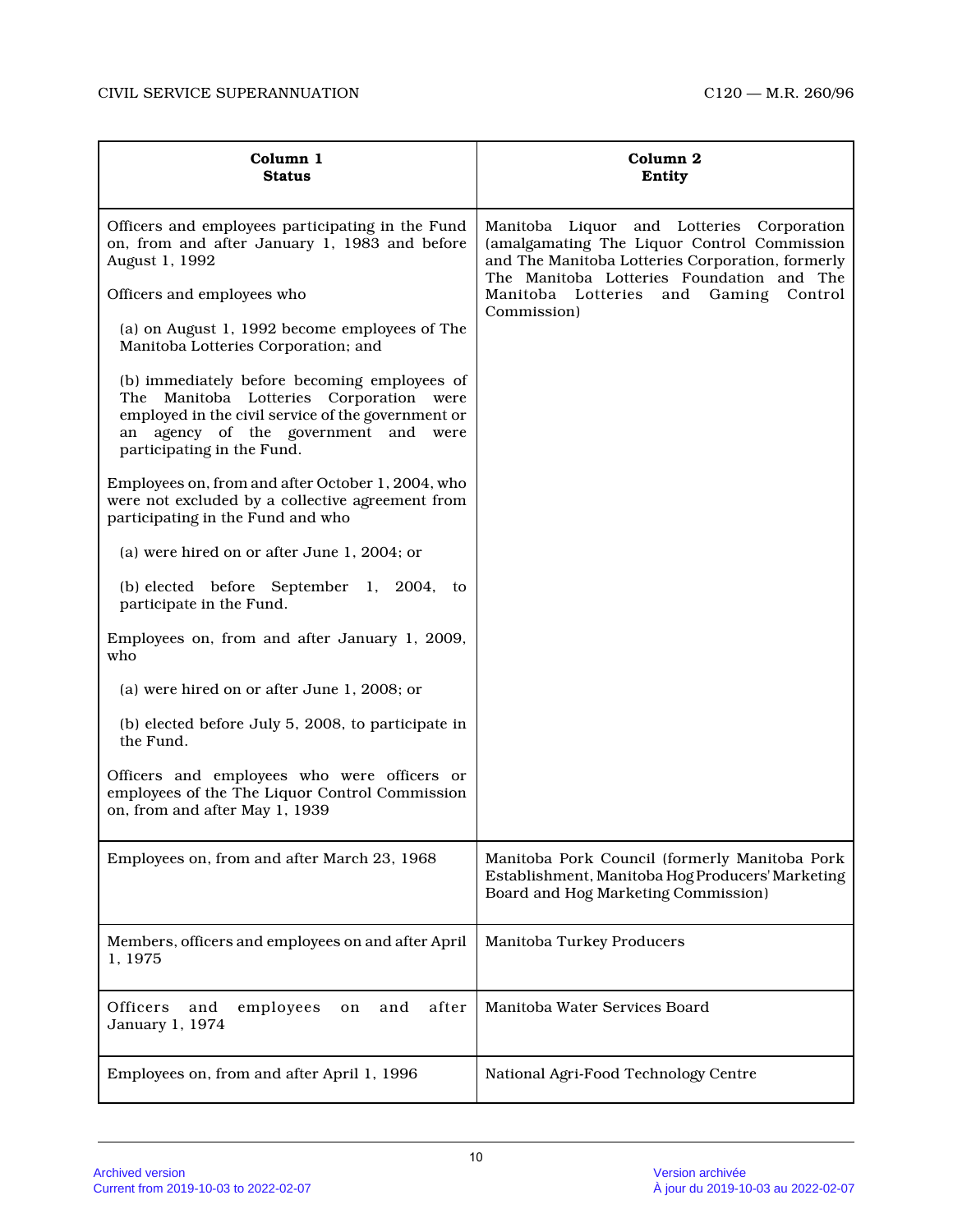| Column 1                                                     | Column 2                                         |
|--------------------------------------------------------------|--------------------------------------------------|
| <b>Status</b>                                                | Entity                                           |
| Officers and employees on, from and after                    | Research Manitoba (formerly The Manitoba Health) |
| April 1, 2012                                                | Research Council)                                |
| Employees on, from and after March 29, 2014                  | Teranet Manitoba LP                              |
| Officers and employees on, from and after<br>January 1, 2007 | l Travel Manitoba                                |

M.R. 155/98; 70/2001; 193/2003; 110/2004; 153/2004; 83/2005; 123/2006; 7/2007; 8/2007; 136/2007; 86/2008; 161/2008; 63/2010; 221/2011; 103/2014; 148/2018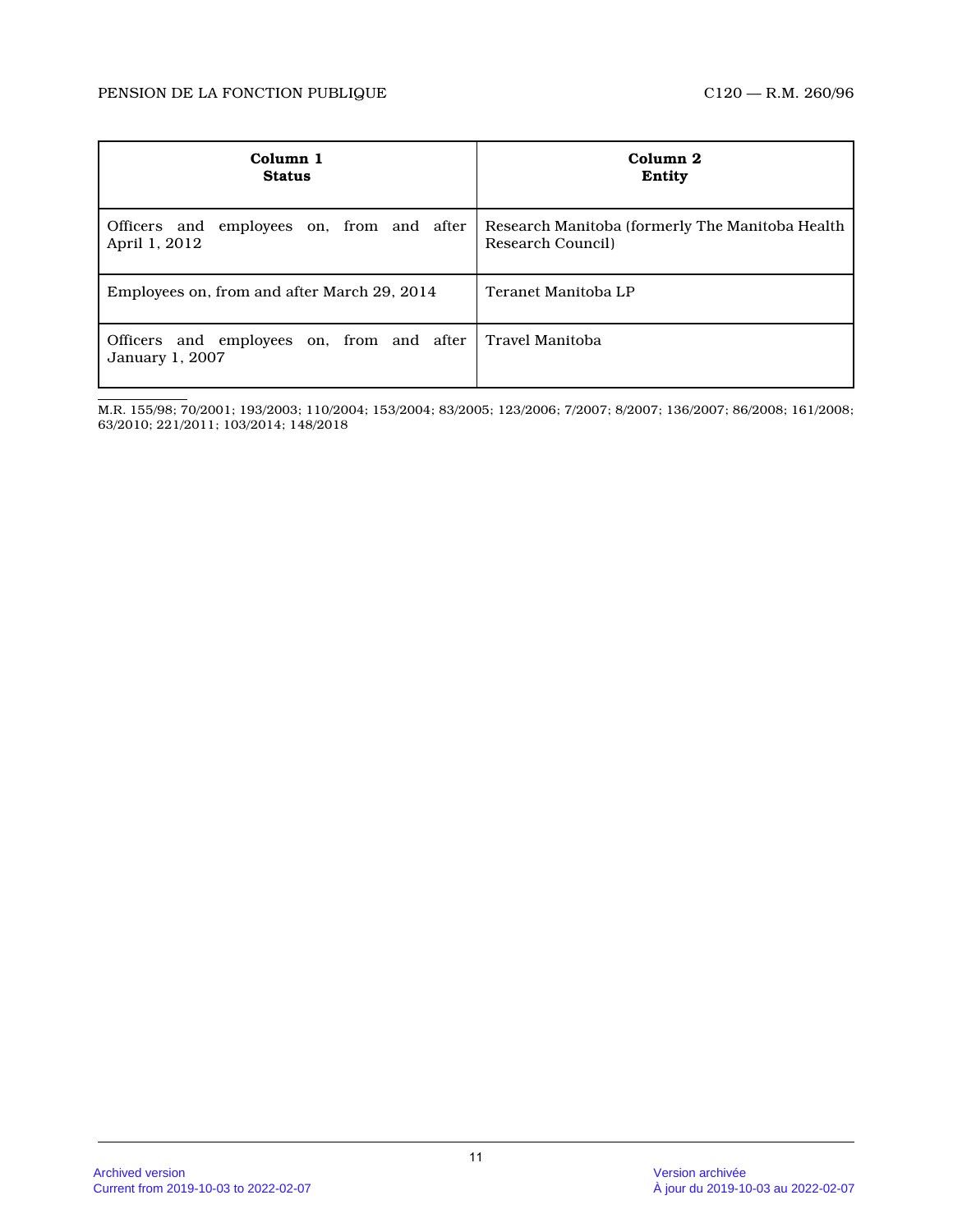## ANNEXE 1 (article 2)

| Colonne 1<br><b>Situation</b>                                                               | Colonne 2<br>Entité                                                                                                                                                                                                                                                                                                                                                                                                                                                                                                                                                                          |
|---------------------------------------------------------------------------------------------|----------------------------------------------------------------------------------------------------------------------------------------------------------------------------------------------------------------------------------------------------------------------------------------------------------------------------------------------------------------------------------------------------------------------------------------------------------------------------------------------------------------------------------------------------------------------------------------------|
| employés<br>compter<br>Dirigeants<br>e t<br>à<br>du $1er$ janvier 1949                      | Commission d'administration de la Caisse de<br>retraite des enseignants                                                                                                                                                                                                                                                                                                                                                                                                                                                                                                                      |
| Dirigeants et employés à compter du 1 <sup>er</sup> juillet 1983                            | Commission de contrôle du prix du lait                                                                                                                                                                                                                                                                                                                                                                                                                                                                                                                                                       |
| Dirigeants et employés du 15 juin 1979 au 18 août<br>1990 exclusivement                     | d'informatique<br>Commission<br>$\mathrm{des}% \left\vert \mathcal{H}\right\vert =\mathrm{des}(\mathcal{H})\left\vert \mathcal{H}% \right\vert ^{2}=\mathrm{des}(\mathcal{H})\left\vert \mathcal{H}% \right\vert ^{2}=\mathrm{des}(\mathcal{H})\left\vert \mathcal{H}% \right\vert ^{2}=\mathrm{des}(\mathcal{H})\left\vert \mathcal{H}% \right\vert ^{2}=\mathrm{des}(\mathcal{H})\left\vert \mathcal{H}% \right\vert ^{2}=\mathrm{des}(\mathcal{H})\left\vert \mathcal{H}% \right\vert ^{2}=\mathrm{des}(\mathcal{H})\left\vert \mathcal{H}% \right\vert ^{$<br>services<br>du<br>Manitoba |
| Dirigeants et employés à compter du 21 août 1967                                            | Commission des subventions aux universités                                                                                                                                                                                                                                                                                                                                                                                                                                                                                                                                                   |
| Membres, dirigeants et employés à compter<br>du 1 <sup>er</sup> septembre 1982              | Commission du bœuf du Manitoba                                                                                                                                                                                                                                                                                                                                                                                                                                                                                                                                                               |
| employés<br>Dirigeants et<br>à<br>compter<br>du 15 octobre 1979                             | Commission hippique                                                                                                                                                                                                                                                                                                                                                                                                                                                                                                                                                                          |
| Employés à compter du 28 avril 1997                                                         | Conseil de l'enseignement postsecondaire                                                                                                                                                                                                                                                                                                                                                                                                                                                                                                                                                     |
| Dirigeants et employés du 1 <sup>er</sup> septembre 1987 au 2<br>juillet 1989 exclusivement | Corporation manitobaine d'investissements publics                                                                                                                                                                                                                                                                                                                                                                                                                                                                                                                                            |
| Dirigeants et employés à compter du 26 juillet 1975                                         | Fondation manitobaine de lutte contre les<br>dépendances (auparavant Fondation manitobaine<br>de lutte contre l'alcoolisme)                                                                                                                                                                                                                                                                                                                                                                                                                                                                  |
| Dirigeants et employés à compter du 27 juillet 1971                                         | Fonds de développement économique local                                                                                                                                                                                                                                                                                                                                                                                                                                                                                                                                                      |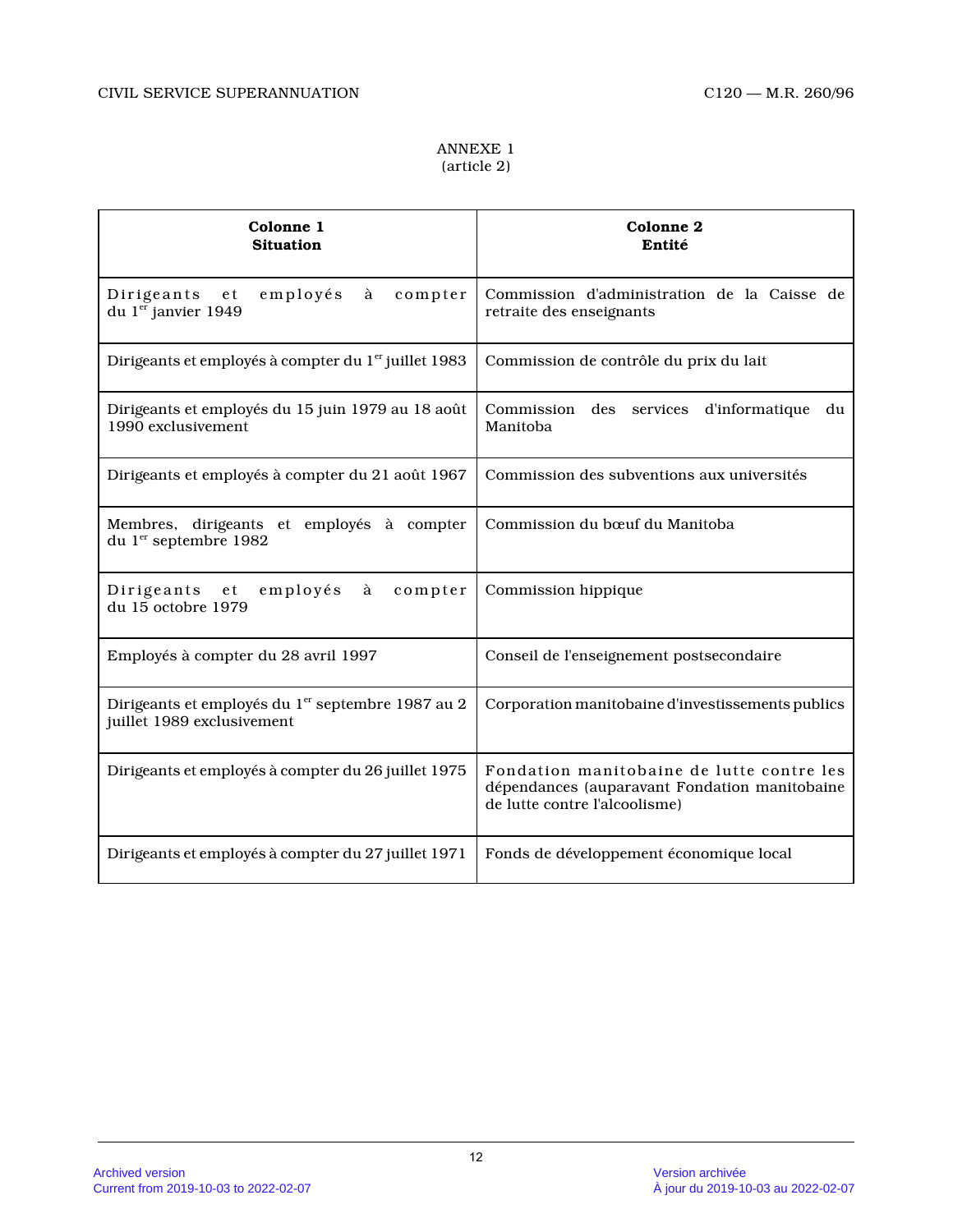| Colonne 1<br><b>Situation</b>                                                                                                                                                                                                                                                                                                                                                               | <b>Colonne 2</b><br>Entité                                                                                                                                                                                                                                                                                                             |
|---------------------------------------------------------------------------------------------------------------------------------------------------------------------------------------------------------------------------------------------------------------------------------------------------------------------------------------------------------------------------------------------|----------------------------------------------------------------------------------------------------------------------------------------------------------------------------------------------------------------------------------------------------------------------------------------------------------------------------------------|
| Dirigeants et employés, à compter du 1 <sup>er</sup> mai 1939;<br>sont exclus:                                                                                                                                                                                                                                                                                                              | Hydro-Manitoba (auparavant The Manitoba Power<br>Commission)                                                                                                                                                                                                                                                                           |
| a) jusqu'au 20 juin 2001, les membres du<br>Syndicat canadien des communications, de<br>l'énergie et du papier, section locale 681, CTC;                                                                                                                                                                                                                                                    |                                                                                                                                                                                                                                                                                                                                        |
| b) du 20 juin 2001 à la reprise du service actif,<br>les membres visés à l'alinéa a) qui étaient en<br>congé de maternité ou en congé d'invalidité de<br>longue durée le 20 juin 2001;                                                                                                                                                                                                      |                                                                                                                                                                                                                                                                                                                                        |
| c) les anciens employés de la ville de Winnipeg à<br>l'égard desquels Hydro-Manitoba est devenu un<br>employeur participant au régime de pension de la<br>ville de Winnipeg au moment de l'achat de<br>Winnipeg Hydro.                                                                                                                                                                      |                                                                                                                                                                                                                                                                                                                                        |
| Employés à compter du $1er$ juin 2012 :<br>a) dont le nom a été rayé de la feuille de<br>paie du gouvernement pour<br>être<br>inscrit<br>sur la feuille de paie de l'Office régional de<br>la santé d'Entre-les-lacs inc. ou de l'Association de<br>du<br>Nord-Est inc.<br>santé<br>à<br>compter<br>du 2 janvier 1999;<br>b) qui participaient à la Caisse le 1 <sup>er</sup> janvier 1999. | Office régional de la santé d'Entre-les-Lacs et de<br>l'Est (entité issue de la fusion de l'Office régional de<br>la santé d'Entre-les-lacs inc. et de l'Association de<br>santé du Nord-Est inc.)                                                                                                                                     |
| Employés à compter du 1er juin 2012 :<br>a) dont le nom a été rayé de la feuille de paie du<br>gouvernement pour être inscrit sur la feuille de<br>paie de l'Office des soins communautaires et de<br>longue durée de Winnipeg inc. à compter<br>du 27 mars 1999;<br>b) qui participaient à la Caisse le 26 mars 1999.                                                                      | Office régional de la santé de Winnipeg (entité issue<br>de la fusion du Churchill RHA Inc. et de l'ancien<br>Office régional de la santé de Winnipeg, lequel<br>résultait lui-même de la fusion de l'Office des soins<br>communautaires et de longue<br>durée<br>de<br>Winnipeg inc. et de l'Office des hôpitaux de<br>Winnipeg inc.) |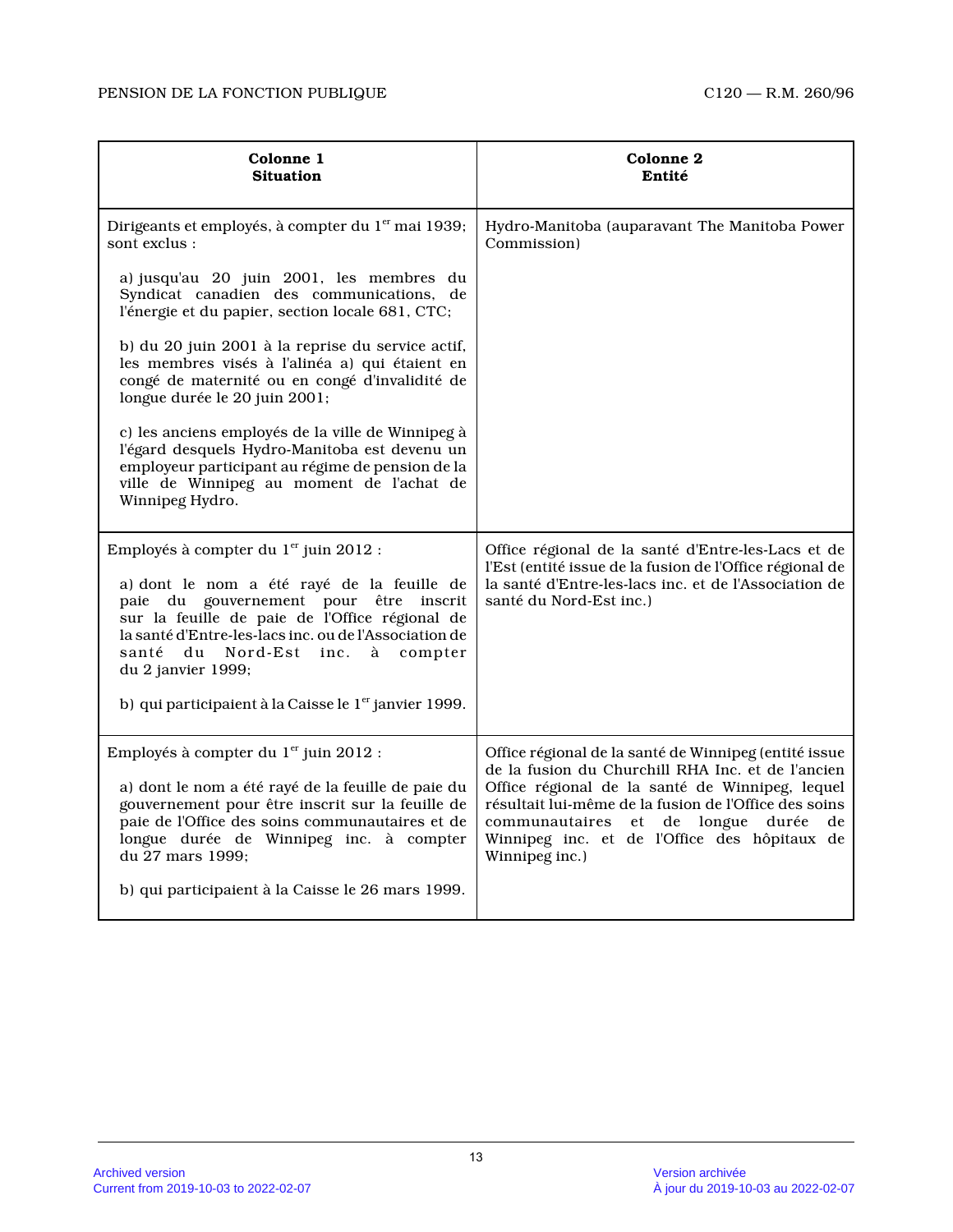| Colonne 1<br><b>Situation</b>                                                                                                                                                                                                                                                                                                                                                                                                                                                                                                                                                                                                                                                                                                                        | Colonne 2<br>Entité                                                                                                                                                                                                                                                                                                                                                                                                                                                             |
|------------------------------------------------------------------------------------------------------------------------------------------------------------------------------------------------------------------------------------------------------------------------------------------------------------------------------------------------------------------------------------------------------------------------------------------------------------------------------------------------------------------------------------------------------------------------------------------------------------------------------------------------------------------------------------------------------------------------------------------------------|---------------------------------------------------------------------------------------------------------------------------------------------------------------------------------------------------------------------------------------------------------------------------------------------------------------------------------------------------------------------------------------------------------------------------------------------------------------------------------|
| Employés à compter du 1 <sup>er</sup> juin 2012 :<br>a) dont le nom a été rayé de la feuille de paie du<br>gouvernement pour être inscrit sur la feuille de<br>paie de l'Office régional de la santé de<br>Brandon inc. à compter du 27 mars 1999;<br>b) qui participaient à la Caisse le 26 mars 1999.<br>Employés à compter du 1 <sup>er</sup> juin 2012 :<br>a) dont le nom a été rayé de la feuille de paie du<br>gouvernement pour être inscrit sur la feuille de<br>paie de l'Office régional de la santé de<br>Marquette inc., de l'Office régional de la santé des<br>Parcs inc., ou de l'Office régional de la santé du<br>Sud-Ouest inc. à compter du 2 janvier 1999;<br>b) qui participaient à la Caisse le 1 <sup>er</sup> janvier 1999. | Office régional de la santé dénommé « Santé de<br>Prairie Mountain » (auparavant l'Office régional de<br>la santé de l'Ouest, entité issue de la fusion de<br>l'Office régional de la santé de Brandon Inc., de<br>l'Office régional de la santé des Parcs Inc. et de<br>l'Office régional de la santé d'Assiniboine, lequel<br>résultait lui-même de la fusion de l'Office régional<br>de la santé de Marquette Inc. et de l'Office régional<br>de la santé du Sud-Ouest Inc.) |
| Employés à compter du 1 <sup>er</sup> juin 2012 :<br>a) dont le nom a été rayé de la feuille de paie du<br>gouvernement pour être inscrit sur la feuille de<br>paie de l'Office régional de la santé du Centre du<br>Manitoba inc. à compter du 27 mars 1999;<br>b) qui participaient à la Caisse le 26 mars 1999.<br>Employés à compter du 1 <sup>er</sup> juin 2012 :<br>a) dont le nom a été rayé de la feuille de paie du<br>gouvernement pour être inscrit sur la feuille de<br>paie de South Eastman Health/Santé Sud-Est Inc.<br>à compter du 2 janvier 1999;<br>b) qui participaient à la Caisse le 1 <sup>er</sup> janvier 1999.<br>Le premier directeur général de South Eastman<br>Health/Santé Sud-Est Inc.                              | Office régional de la santé dénommé « Southern<br>Health-Santé Sud » (auparavant l'Office régional de<br>la santé du Sud, entité issue de la fusion de l'Office<br>régional de la santé du Centre du Manitoba inc. et<br>du South Eastman Health/Santé Sud-Est Inc.)                                                                                                                                                                                                            |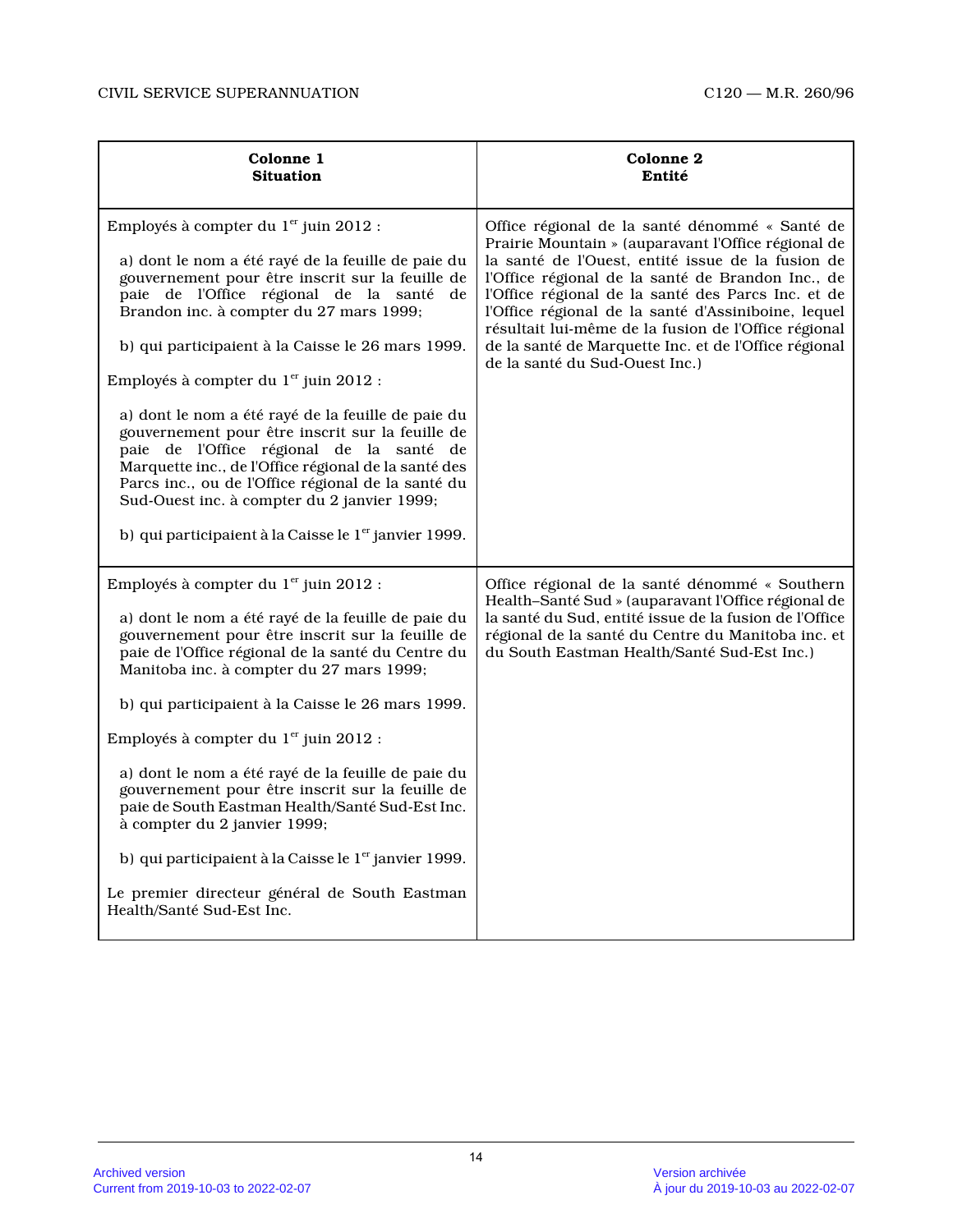| Colonne 1<br><b>Situation</b>                                                                                                                                                                                                                                                                                                                                        | Colonne 2<br>Entité                                                                                                                                            |
|----------------------------------------------------------------------------------------------------------------------------------------------------------------------------------------------------------------------------------------------------------------------------------------------------------------------------------------------------------------------|----------------------------------------------------------------------------------------------------------------------------------------------------------------|
| Employés à compter du 1 <sup>er</sup> juin 2012 :<br>a) dont le nom a été rayé de la feuille de paie du<br>gouvernement pour être inscrit sur la feuille de<br>paie du Burntwood Regional Health Authority Inc.<br>ou du NOR-MAN Regional Health Authority Inc. à<br>compter du 2 janvier 1999;<br>b) qui participaient à la Caisse le 1 <sup>er</sup> janvier 1999. | Office régional de la santé du Nord (entité issue de<br>la fusion du Burntwood Regional Health Authority<br>Inc. et du NOR-MAN Regional Health Authority Inc.) |
| Dirigeants et employés du 20 juin 1984 au 20 août<br>1991 exclusivement                                                                                                                                                                                                                                                                                              | Régie de l'énergie du Manitoba et Bureau de<br>formation et d'emploi de Limestone                                                                              |
| employés<br>Dirigeants et<br>à<br>compter<br>du $1er$ janvier 1983                                                                                                                                                                                                                                                                                                   | Société d'aide juridique du Manitoba                                                                                                                           |
| Dirigeants et employés<br>compter<br>à<br>du 21 septembre 1970                                                                                                                                                                                                                                                                                                       | Société d'assurance publique du Manitoba                                                                                                                       |
| Dirigeants et<br>employés<br>compter<br>à<br>du 15 décembre 1958                                                                                                                                                                                                                                                                                                     | Société de développement du Manitoba (auparavant<br>The Manitoba Development Fund)                                                                             |
| Dirigeants et employés à compter du 12 juin 1971                                                                                                                                                                                                                                                                                                                     | Société du Centre du centenaire du Manitoba                                                                                                                    |
| Dirigeants et employés du l <sup>er</sup><br>1959<br>mars<br>au 1 <sup>er</sup> septembre 2005 exclusivement                                                                                                                                                                                                                                                         | Société du crédit agricole du Manitoba                                                                                                                         |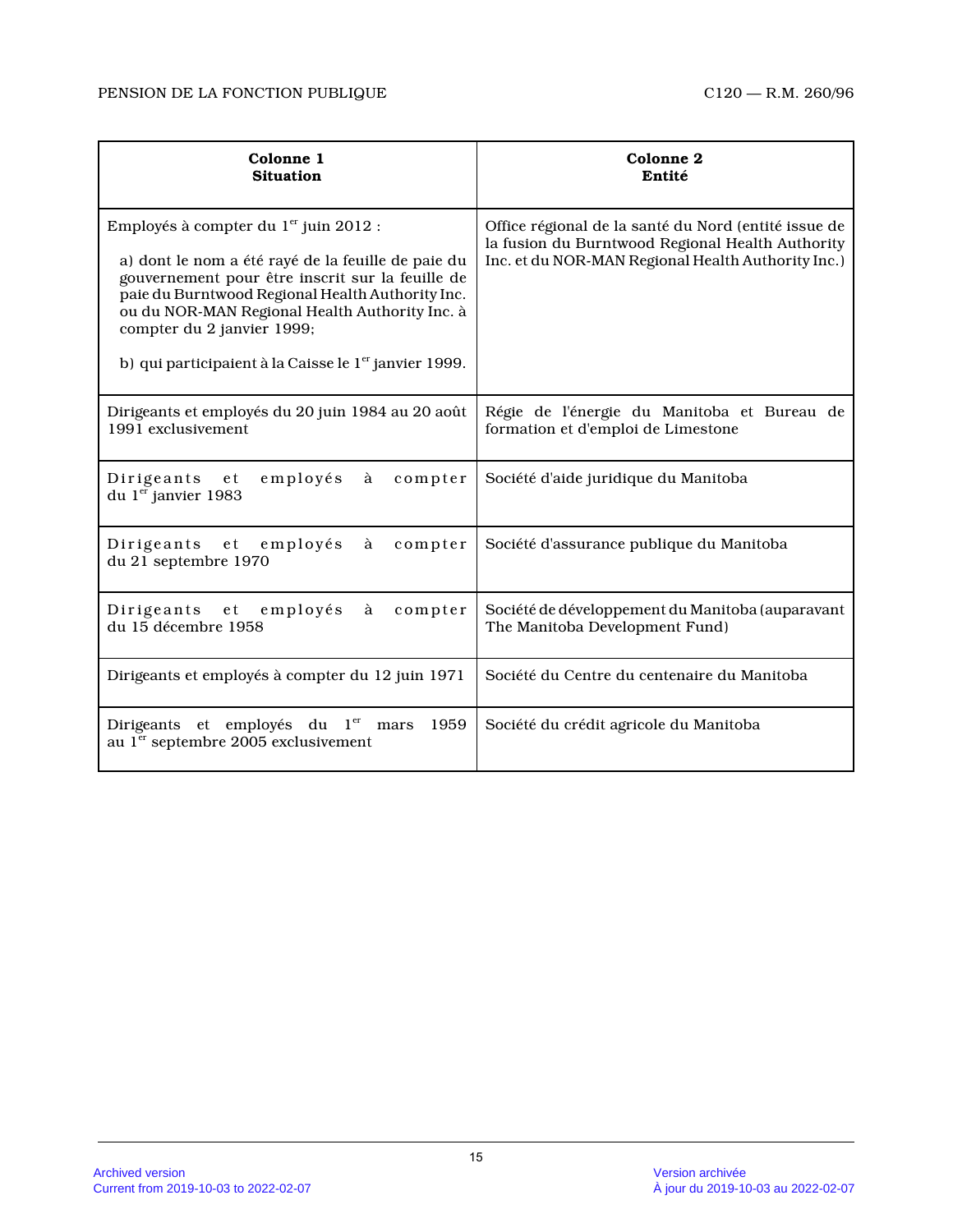| Colonne 1                                                                                                                                                                                                                                                                                                                                                                                                                                                                                                                                                                                                                                                                                                                                                                       | Colonne 2                                                         |
|---------------------------------------------------------------------------------------------------------------------------------------------------------------------------------------------------------------------------------------------------------------------------------------------------------------------------------------------------------------------------------------------------------------------------------------------------------------------------------------------------------------------------------------------------------------------------------------------------------------------------------------------------------------------------------------------------------------------------------------------------------------------------------|-------------------------------------------------------------------|
| <b>Situation</b>                                                                                                                                                                                                                                                                                                                                                                                                                                                                                                                                                                                                                                                                                                                                                                | Entité                                                            |
| Employés :<br>a) dont le nom a été rayé de la feuille de paie d'un<br>office régional de la santé du Manitoba pour être<br>inscrit sur la feuille de paie de Soins communs<br>(alors Diagnostic Services of Manitoba Inc.) à<br>compter du 1 <sup>er</sup> juin 2005 mais avant 2011;<br>b) qui participaient à la Caisse immédiatement<br>avant que leur nom soit rayé.<br>Employés :<br>a) dont le nom a été rayé de la feuille de paie du<br>gouvernement, d'un office régional de la santé du<br>Manitoba ou de la Fondation manitobaine de lutte<br>contre les dépendances pour être inscrit sur la<br>feuille de paie de Soins communs à compter<br>du 1 <sup>er</sup> septembre 2019;<br>b) qui participaient à la Caisse immédiatement<br>avant que leur nom soit rayé. | Soins communs (autrefois Diagnostic Services of<br>Manitoba Inc.) |

R.M. 155/98; 86/99; 70/2001; 140/2002; 123/2006; 86/2008; 80/2014; 103/2014; 131/2019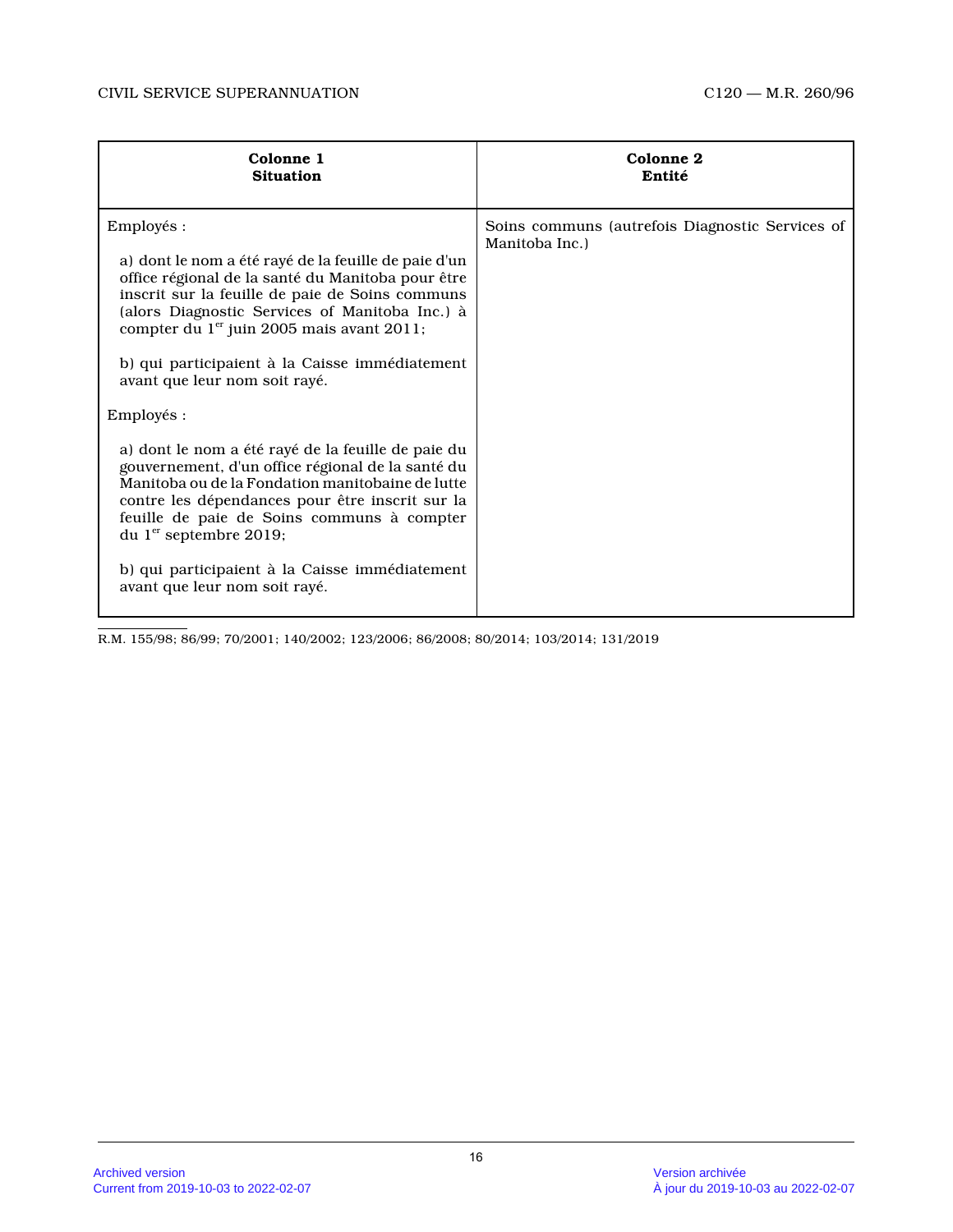## ANNEXE 2 (article 3)

| Colonne 1<br><b>Situation</b>                                                                                                                                                        | Colonne 2<br>Entité                                                                                                                                                           |
|--------------------------------------------------------------------------------------------------------------------------------------------------------------------------------------|-------------------------------------------------------------------------------------------------------------------------------------------------------------------------------|
| Employés du Bureau du logement du Manitoba à<br>compter du 1er avril 1992<br>Employés des Bureaux du logement de Brandon,<br>Minnedosa<br>e t<br>Winnipeg à compter                  | Bureau du logement du Manitoba (regroupement<br>des Bureaux du logement de Brandon, Churchill,<br>Leaf Rapids, Minnedosa, Portage-la-Prairie, Selkirk,<br>Le Pas et Winnipeg) |
| du 1 <sup>er</sup> janvier 1975<br>Employés des Bureaux du logement de Churchill,<br>Leaf Rapids, Portage-la-Prairie, Selkirk et Le Pas à<br>compter du 1 <sup>er</sup> janvier 1976 |                                                                                                                                                                               |
| Employés à compter du 1 <sup>er</sup> avril 1996                                                                                                                                     | Centre de technologie industrielle                                                                                                                                            |
| Employés à compter du 11 octobre 1986                                                                                                                                                | Centres de développement de l'emploi du Manitoba<br>(auparavant Centres d'orientation professionnelle<br>du Manitoba)                                                         |
| Dirigeants et employés à compter du 3 février 2007                                                                                                                                   | Child and Family All Nations Coordinated Response<br>Network Inc.                                                                                                             |
| employés<br>Dirigeants et<br>à<br>compter<br>du 1 <sup>er</sup> janvier 1974                                                                                                         | Commission des services d'approvisionnement en<br>eau du Manitoba                                                                                                             |
| Employés à compter du 9 mai 1979                                                                                                                                                     | Conseil de l'innovation économique et de la<br>technologie (auparavant Conseil Manitobain de la<br>recherche)                                                                 |
| Employés à compter du 1er avril 1989                                                                                                                                                 | Conseil des Arts du Manitoba                                                                                                                                                  |
| Employés à compter du 1 <sup>er</sup> mai 1989                                                                                                                                       | Conseil des corporations de la Couronne                                                                                                                                       |
| employés<br>Dirigeants<br>à<br>compter<br>e t<br>du 1er janvier 2007                                                                                                                 | Conseil manitobain de commercialisation du bétail                                                                                                                             |
| Employés à compter du 23 mars 1968                                                                                                                                                   | Conseil manitobain du porc (auparavant Les<br>Producteurs de porcs du Manitoba, Manitoba Hog<br>Producers' Marketing Board et Hog Marketing<br>Commission)                    |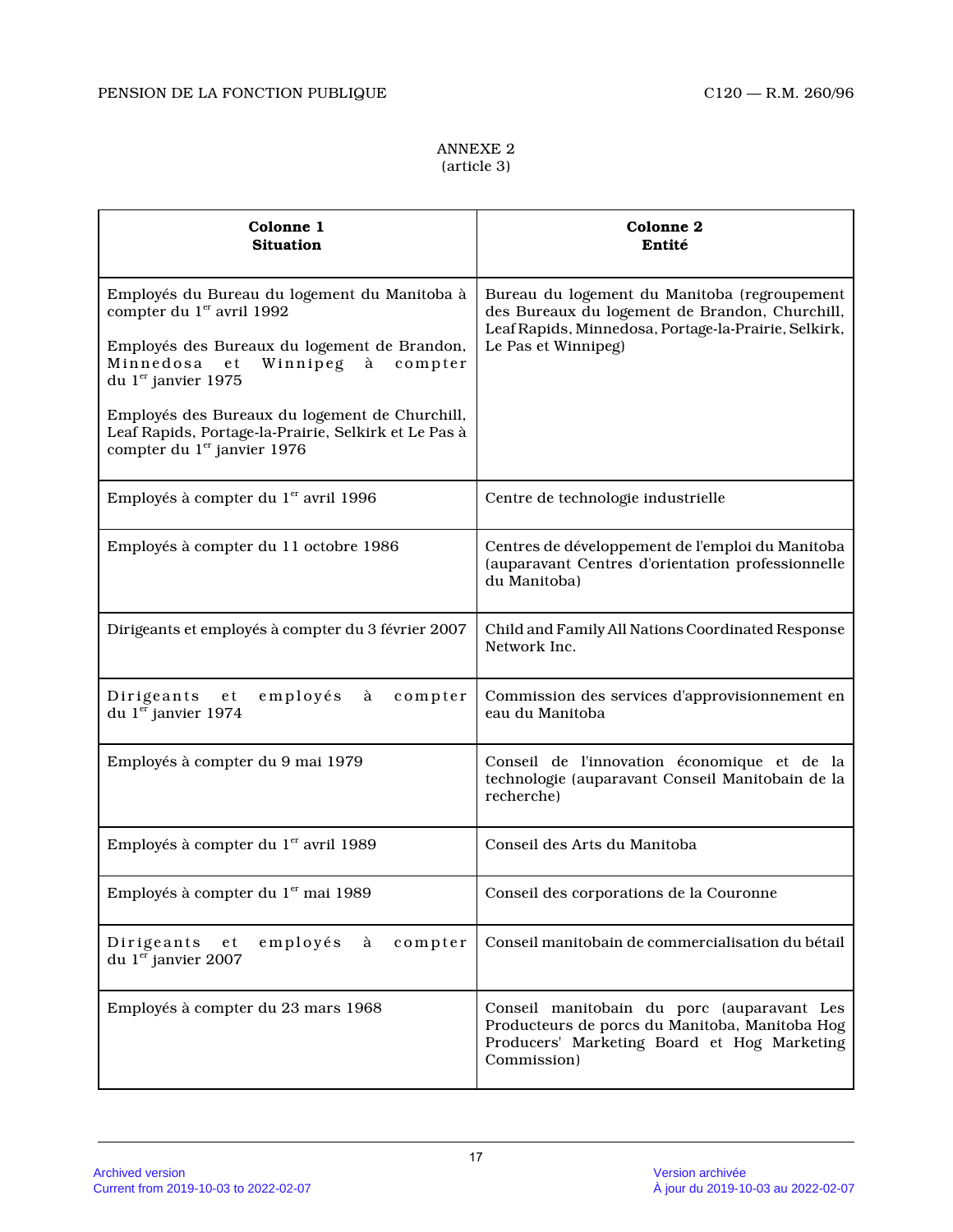| Colonne 1<br><b>Situation</b>                                                                                                                                                                                                                                                                                                                          | Colonne 2<br>Entité                                                                                                                                                                                 |
|--------------------------------------------------------------------------------------------------------------------------------------------------------------------------------------------------------------------------------------------------------------------------------------------------------------------------------------------------------|-----------------------------------------------------------------------------------------------------------------------------------------------------------------------------------------------------|
| Employés à compter du 25 février 1988                                                                                                                                                                                                                                                                                                                  | Corporation manitobaine de gestion des déchets<br>dangereux                                                                                                                                         |
| Employés à compter du 1 <sup>er</sup> février 1999                                                                                                                                                                                                                                                                                                     | hams Marketing Co-op Inc. (formerly Manitoba<br>Pork Marketing Co-op Inc.)                                                                                                                          |
| Dirigeants et employés à compter du 1 <sup>er</sup> août 2010                                                                                                                                                                                                                                                                                          | Horizon Lab Ltd. (auparavant MFC Testing and<br>Research Inc.)                                                                                                                                      |
| Tous les employés                                                                                                                                                                                                                                                                                                                                      | Manitoba Floodway Expansion Authority Inc.                                                                                                                                                          |
| Employés à compter du 1 <sup>er</sup> janvier 2006                                                                                                                                                                                                                                                                                                     | Manitoba Hydro Utility Services                                                                                                                                                                     |
| Employés à compter du 1 <sup>er</sup> avril 1996                                                                                                                                                                                                                                                                                                       | National Agri-Food Technology Centre                                                                                                                                                                |
| Membres, dirigeants et employés à compter<br>du 1 <sup>er</sup> avril 1975                                                                                                                                                                                                                                                                             | Office des producteurs de poulets du Manitoba                                                                                                                                                       |
| Membres, dirigeants et employés à compter<br>du 1er avril 1975                                                                                                                                                                                                                                                                                         | Producteurs de dindons du Manitoba                                                                                                                                                                  |
| Membres à temps plein, dirigeants et employés à<br>compter du 1er avril 1958                                                                                                                                                                                                                                                                           | Producteurs laitiers du Manitoba (auparavant<br>Producteurs de lait du Manitoba, Office des<br>producteurs<br>manitobains<br>pour<br>l a<br>commercialisation du lait et The Milk Control<br>Board) |
| Dirigeants et employés à compter du 1 <sup>er</sup> mai 1939                                                                                                                                                                                                                                                                                           | Régie de retraite de la fonction publique                                                                                                                                                           |
| Employés qui :<br>a) sont devenus des employés de la Commission<br>de régie du jeu à compter du 20 octobre 1997;<br>b) immédiatement avant de devenir des employés<br>de la Commission de régie du jeu travaillaient<br>pour la Corporation manitobaine des loteries et<br>cotisaient à la Caisse.<br>Employés à compter du 1 <sup>er</sup> avril 2005 | Régie des alcools et des jeux du Manitoba<br>(auparavant Commission de régie du jeu)                                                                                                                |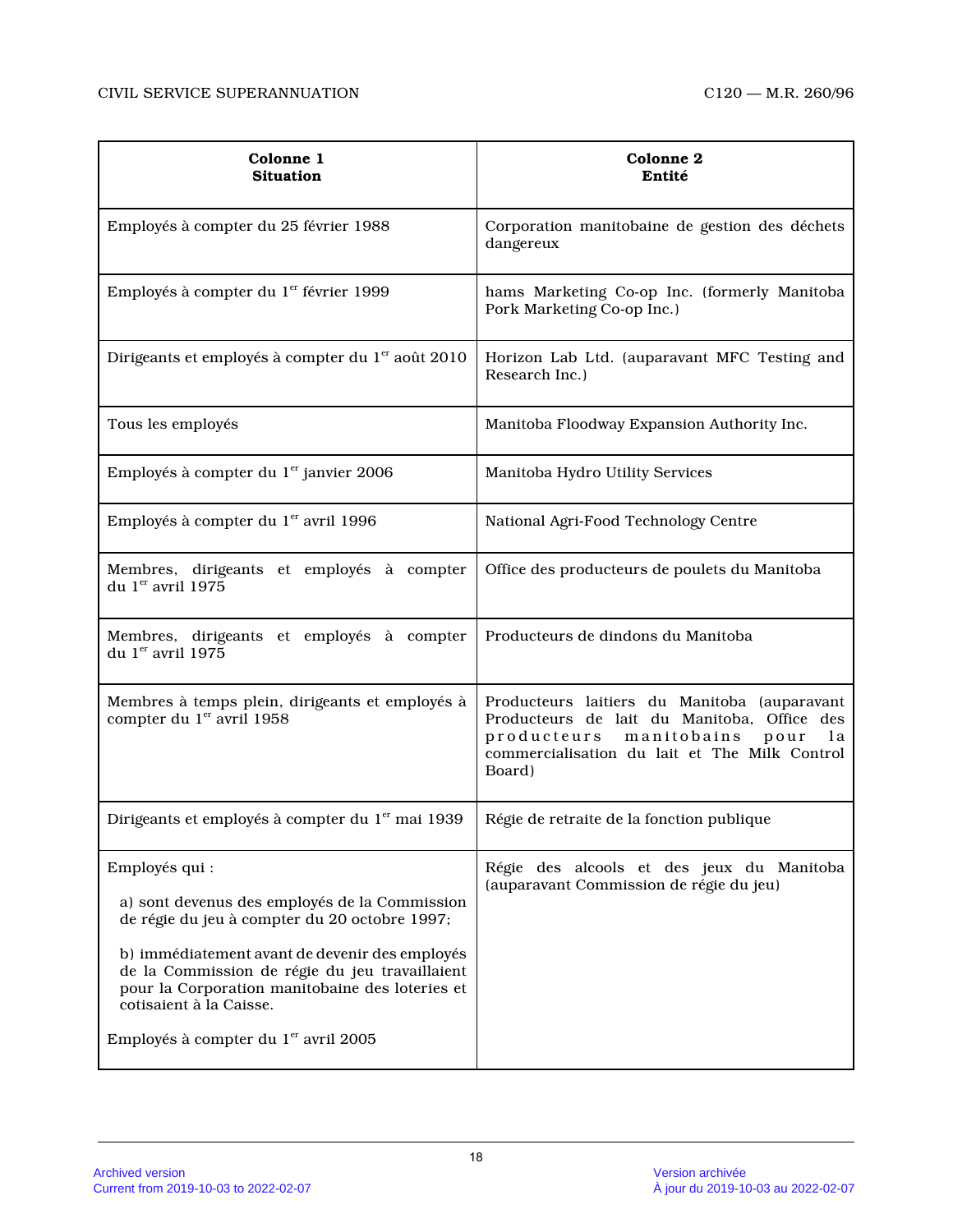| Colonne 1<br><b>Situation</b>                                                                                                                                                                                                                                                                                                                                                                                                                                                                                                                                                                                                                                                                                                                                                                                                                                                                                                                                                                                                                                                                                        | Colonne 2<br>Entité                                                                                                                                                                                                                                                                                      |
|----------------------------------------------------------------------------------------------------------------------------------------------------------------------------------------------------------------------------------------------------------------------------------------------------------------------------------------------------------------------------------------------------------------------------------------------------------------------------------------------------------------------------------------------------------------------------------------------------------------------------------------------------------------------------------------------------------------------------------------------------------------------------------------------------------------------------------------------------------------------------------------------------------------------------------------------------------------------------------------------------------------------------------------------------------------------------------------------------------------------|----------------------------------------------------------------------------------------------------------------------------------------------------------------------------------------------------------------------------------------------------------------------------------------------------------|
| Membres, dirigeants et employés à compter<br>du 1 <sup>er</sup> juin 1960 jusqu'au 1 <sup>er</sup> septembre 2005<br>exclusivement                                                                                                                                                                                                                                                                                                                                                                                                                                                                                                                                                                                                                                                                                                                                                                                                                                                                                                                                                                                   | d'assurance-récolte du<br>Société<br>Manitoba<br>(anciennement appelée The Manitoba Crop<br>Insurance Agency)                                                                                                                                                                                            |
| Employés à compter du 1 <sup>er</sup> avril 2006                                                                                                                                                                                                                                                                                                                                                                                                                                                                                                                                                                                                                                                                                                                                                                                                                                                                                                                                                                                                                                                                     | Société de développement du Manitoba                                                                                                                                                                                                                                                                     |
| Employés à compter du 1 <sup>er</sup> septembre 2005                                                                                                                                                                                                                                                                                                                                                                                                                                                                                                                                                                                                                                                                                                                                                                                                                                                                                                                                                                                                                                                                 | Société des services agricoles du Manitoba                                                                                                                                                                                                                                                               |
| Employés à compter du 1 <sup>er</sup> avril 2004                                                                                                                                                                                                                                                                                                                                                                                                                                                                                                                                                                                                                                                                                                                                                                                                                                                                                                                                                                                                                                                                     | Société manitobaine de<br>développement<br>de<br>l'enregistrement cinématographique et sonore                                                                                                                                                                                                            |
| Dirigeants et employés qui ont cotisé<br>à<br>Caisse à compter du l <sup>er</sup> janvier 1983<br>la<br>jusqu'au 1 <sup>er</sup> août 1992 exclusivement<br>Dirigeants et employés qui :<br>a) sont devenus des employés de la Corporation<br>manitobaine des loteries le 1 <sup>er</sup> août 1992;<br>b) immédiatement avant de devenir des employés<br>de la Corporation manitobaine des loteries,<br>faisaient partie de la fonction publique ou d'un<br>organisme gouvernemental et cotisaient à la<br>Caisse.<br>Employés à compter du 1 <sup>er</sup> octobre 2004 qu'aucune<br>convention collective n'empêche de participer à la<br>Caisse et qui, selon le cas :<br>a) ont été embauchés à partir du $1er$ juin 2004;<br>b) ont choisi, avant le 1 <sup>er</sup> septembre 2004, de<br>participer à la Caisse.<br>Employés à compter du 1 <sup>er</sup> janvier 2009 qui, selon<br>le cas :<br>a) ont été embauchés à partir du $1er$ juin 2008;<br>b) ont choisi, avant le 5 juillet 2008, de participer<br>à la Caisse.<br>Dirigeants et employés de la Société des alcools à<br>compter du 1er mai 1939 | Société manitobaine des alcools et des loteries<br>(entité issue de la fusion de la Société des alcools et<br>de la Corporation manitobaine des loteries, cette<br>dernière étant anciennement appelée Fondation<br>manitobaine des loteries et The Manitoba Lotteries<br>and Gaming Control Commission) |
| Employés à compter du 1 <sup>er</sup> août 2018                                                                                                                                                                                                                                                                                                                                                                                                                                                                                                                                                                                                                                                                                                                                                                                                                                                                                                                                                                                                                                                                      | Société pour l'efficacité énergétique au Manitoba                                                                                                                                                                                                                                                        |